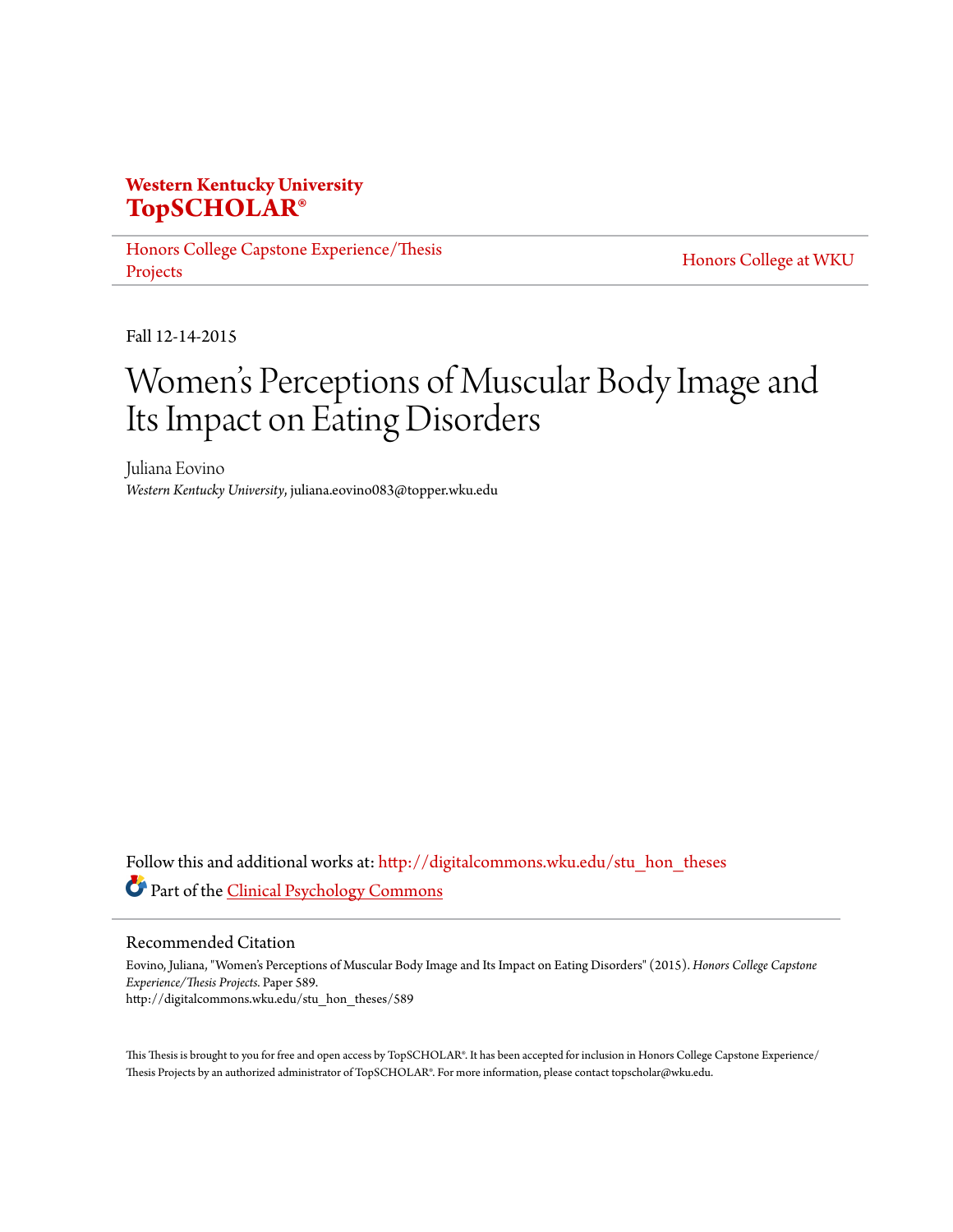### WOMEN'S PERCEPTIONS OF MUSCULAR BODY IMAGE AND ITS IMPACT ON EATING DISORDERS

A Capstone Experience/Thesis Project Presented in Partial Fulfillment of the Requirements for the Degree Bachelor of Psychological Sciences with Honors College Graduate Distinction at Western Kentucky University

> By: Juliana Eovino \*\*\*\*\*

Western Kentucky University

2015

CE/T Committee: Approved by:

Dr. Frederick G. Grieve

Dr. Daniel McBride

Frederick 6.

 Advisor Dr. Wolfgang Brauner Department of Psychology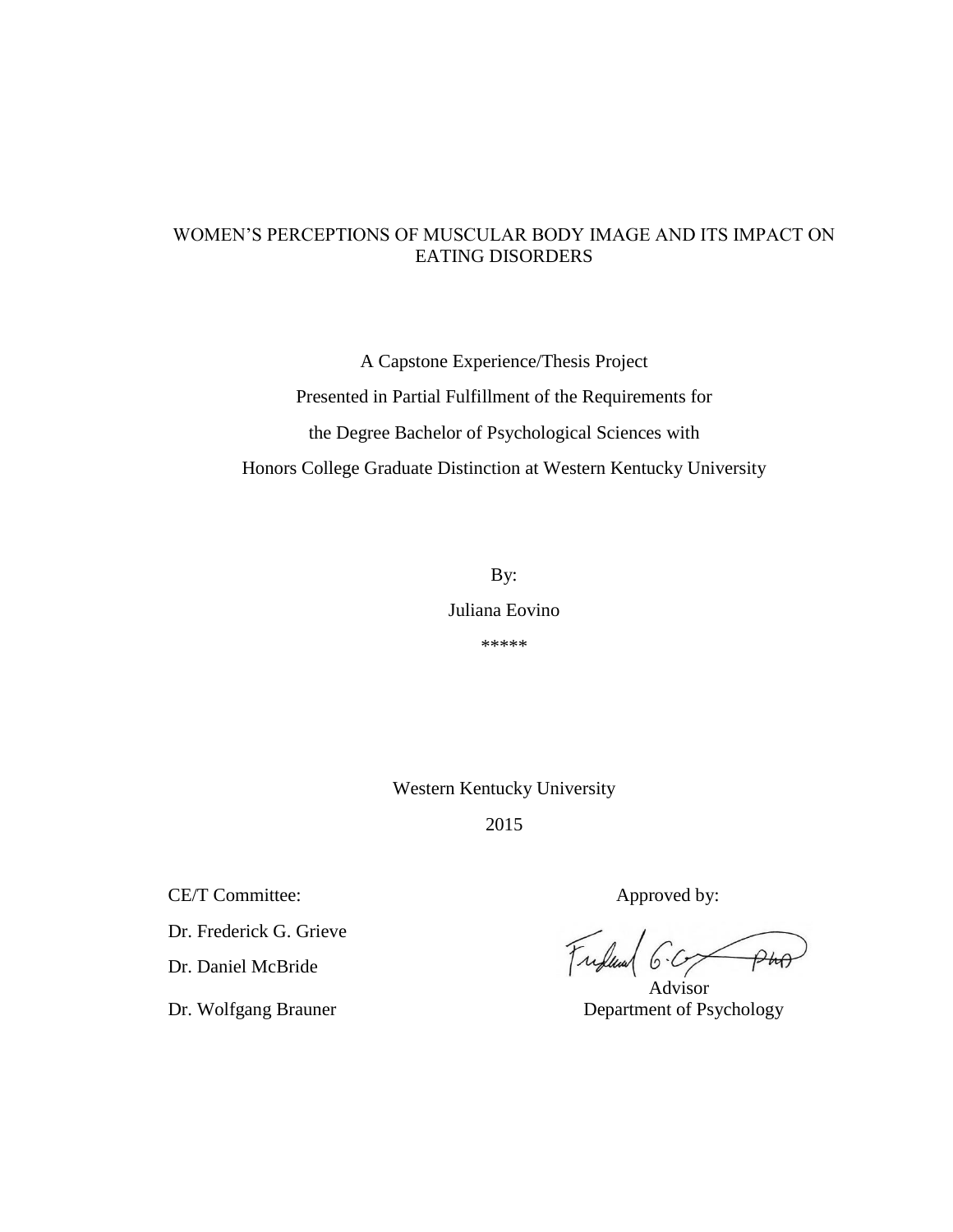Copyright by Juliana Eovino 2015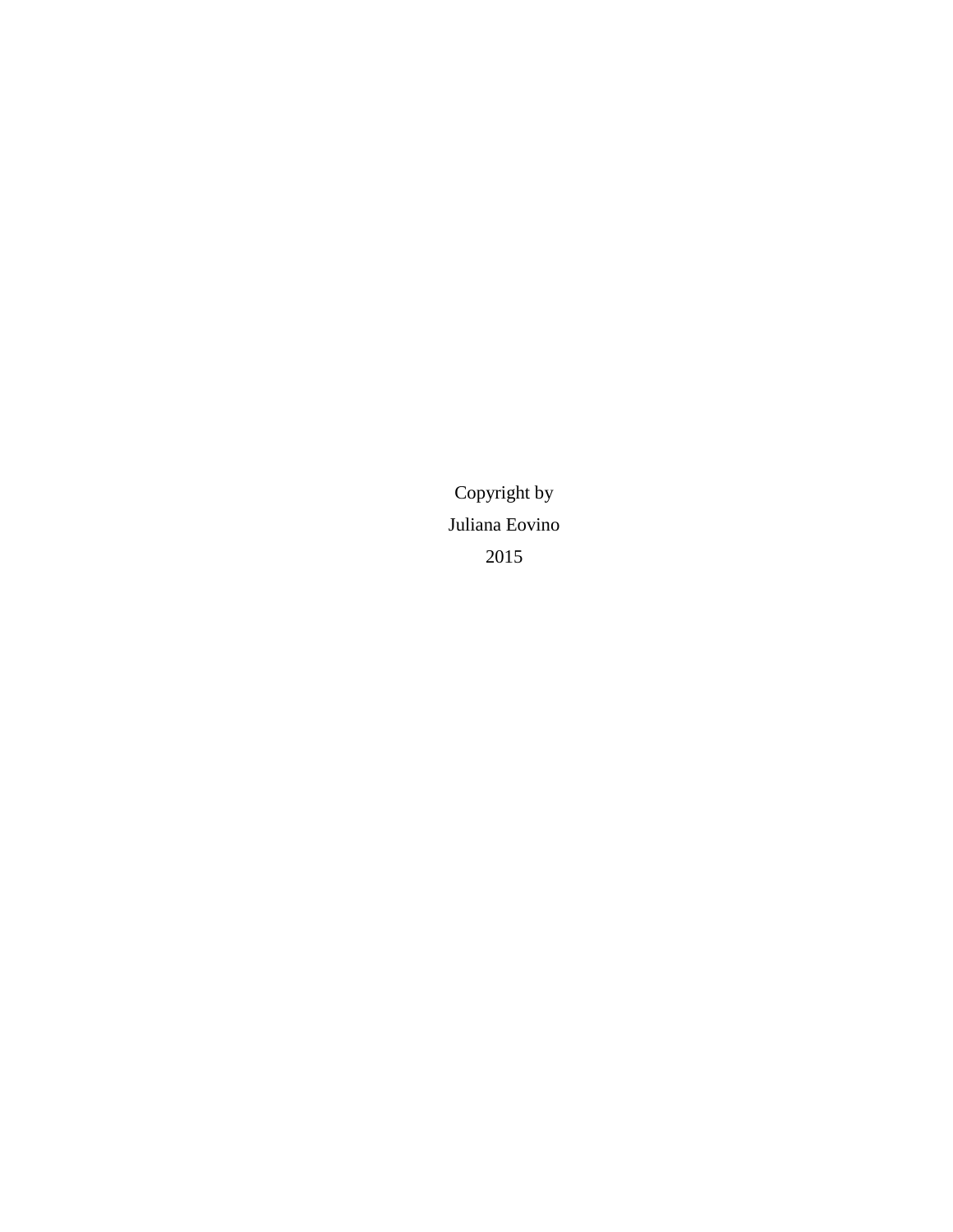### **ABSTRACT**

According to the National Association of Anorexia Nervosa and Associated Disorders (ANAD, 2015), the largest majority of people with an Eating Disorder (ED) are female college aged students. The current study suggests this is due to the differences in society's portrayal of gender. Media suggests women should strive for a thinness that is unrealistic and unattainable for most women. Participants for the current study take two surveys at separate times to measure how media portrayals of the female body affects eating disorders. The surveys are made up of either a media influence stressing the importance of muscularity or a thinness influence portraying the thin ideal body that media currently expresses. It was hypothesized in this study that ED symptoms are lower after the muscular survey than the thin survey, and ratings on the thin survey will negatively affect body image scores. There was no statistically significant difference found between ED scores or body image ratings. It was found that media's thin influence is not a causal factor of ED symptoms. The thin-ideal was not found to negatively affect body image either compared to a focus on muscularity.

Key words: Body Image, Muscular Perspective, Eating Disorder Symptoms, Media Influence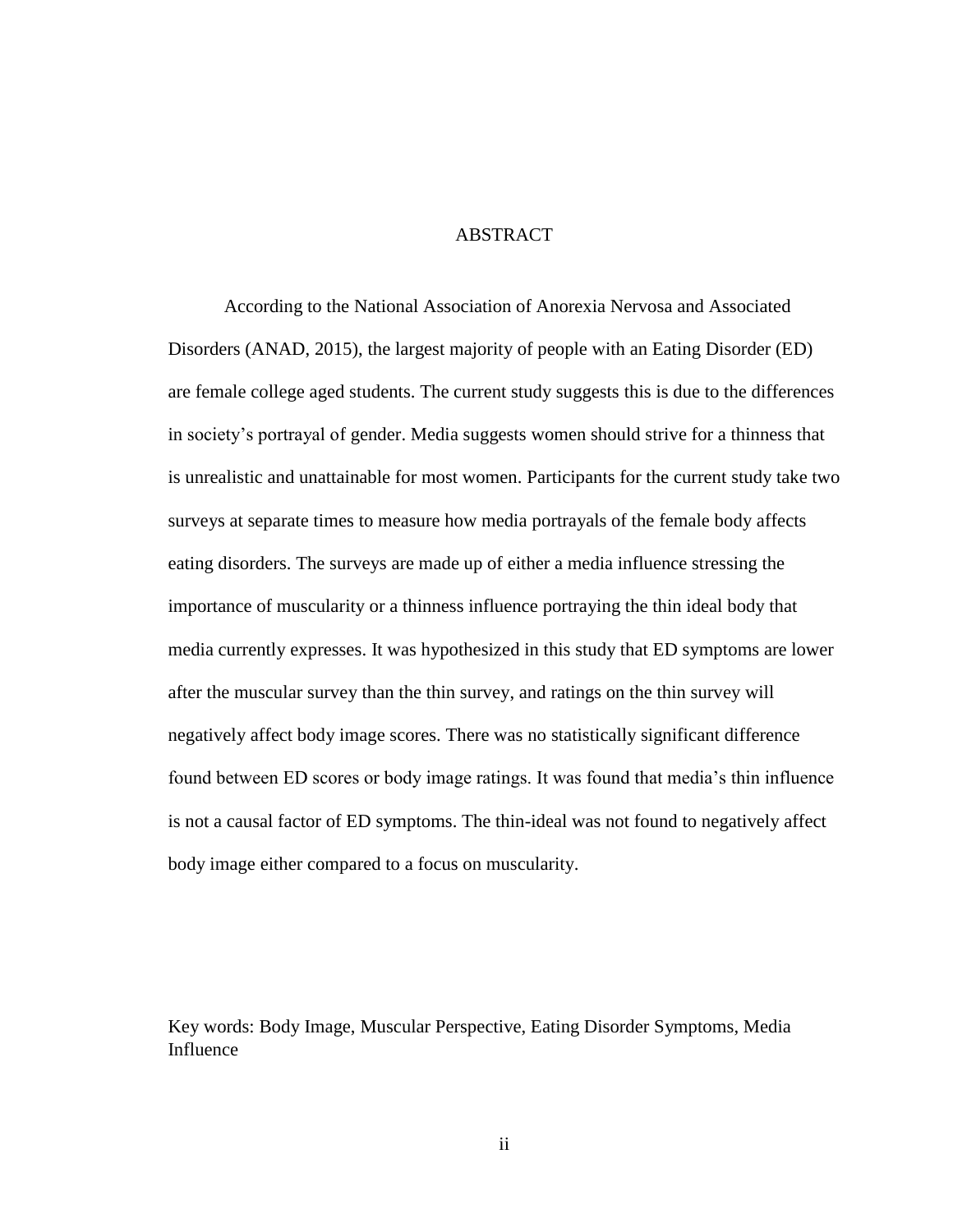#### ACKNOWLEDGEMENTS

This project would not have been possible without the help, knowledge, and support of so many people. I am grateful to Dr. Rick Grieve, my CE/T advisor, for his knowledge, time, and critique of my work. I am very thankful for his encouragement and dedication to helping me become a scholar. Many thanks to the members of my committee-Dr. Daniel McBride and Dr. Wolfgang Bruner- for their encouragement, insight, and confidence in me.

I would like to thank the members of the Clinical Applied Research Group for their help with data collection and support through the entirety of this project. I am thankful for the Honors College's support and intellectual community that encouraged me to pursue this project. Within the Honors College, I am grateful for Dr. Dana Bradley and her graduate assistant for their help assuring the completion of this project.

Finally, I would like to thank my friends and family. Their support and encouragement gave me the confidence and perseverance necessary to finish a project like this.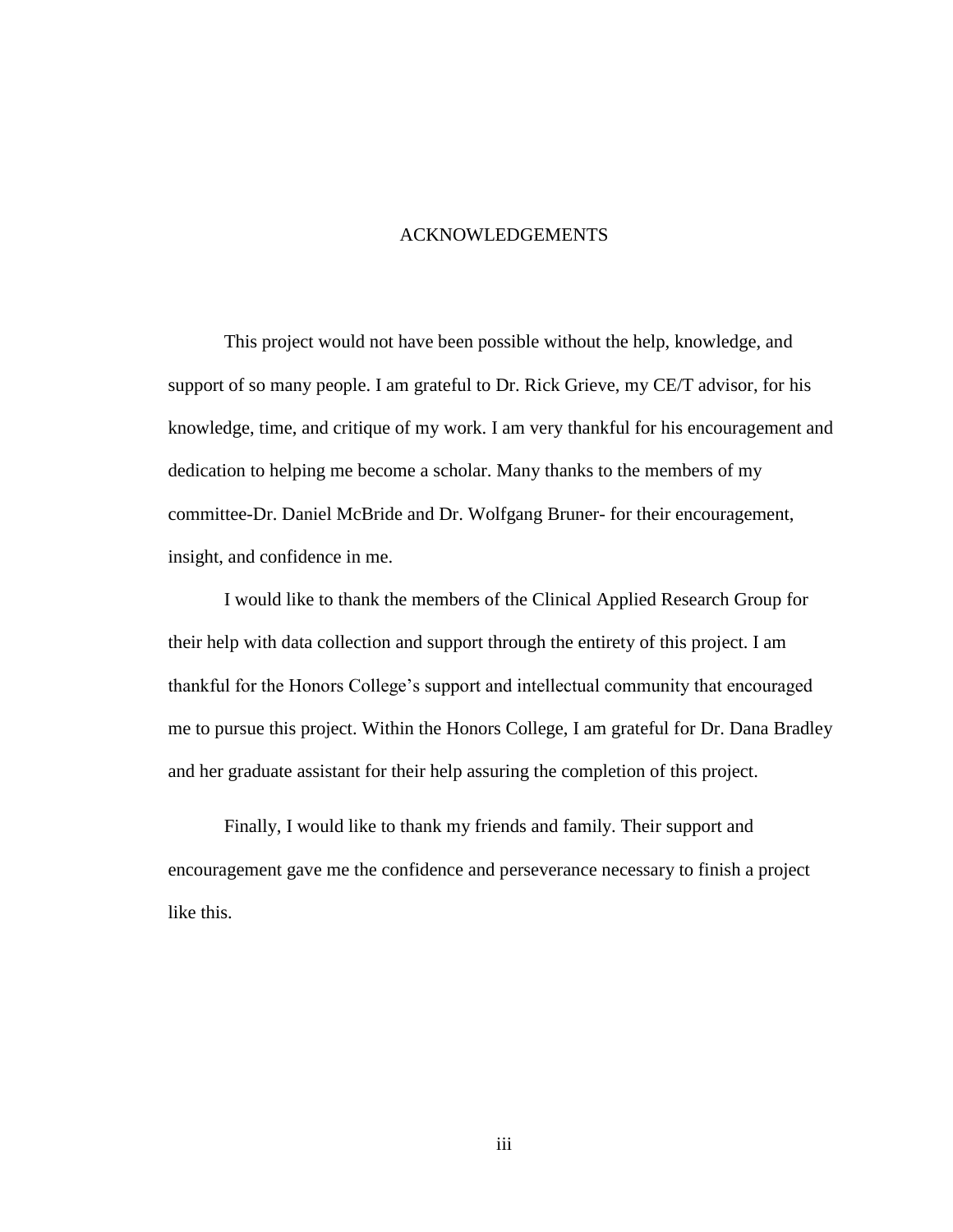# VITA

| October 2014 Presentation at the Academy of Business Research Conference        |
|---------------------------------------------------------------------------------|
|                                                                                 |
|                                                                                 |
|                                                                                 |
|                                                                                 |
| 2014-2015 Noncontingent Reinforcement Research Assistant for Dr. Christina Noel |
|                                                                                 |

# FIELDS OF STUDY

Major Field: Psychology

Minor Field: Applied Statistics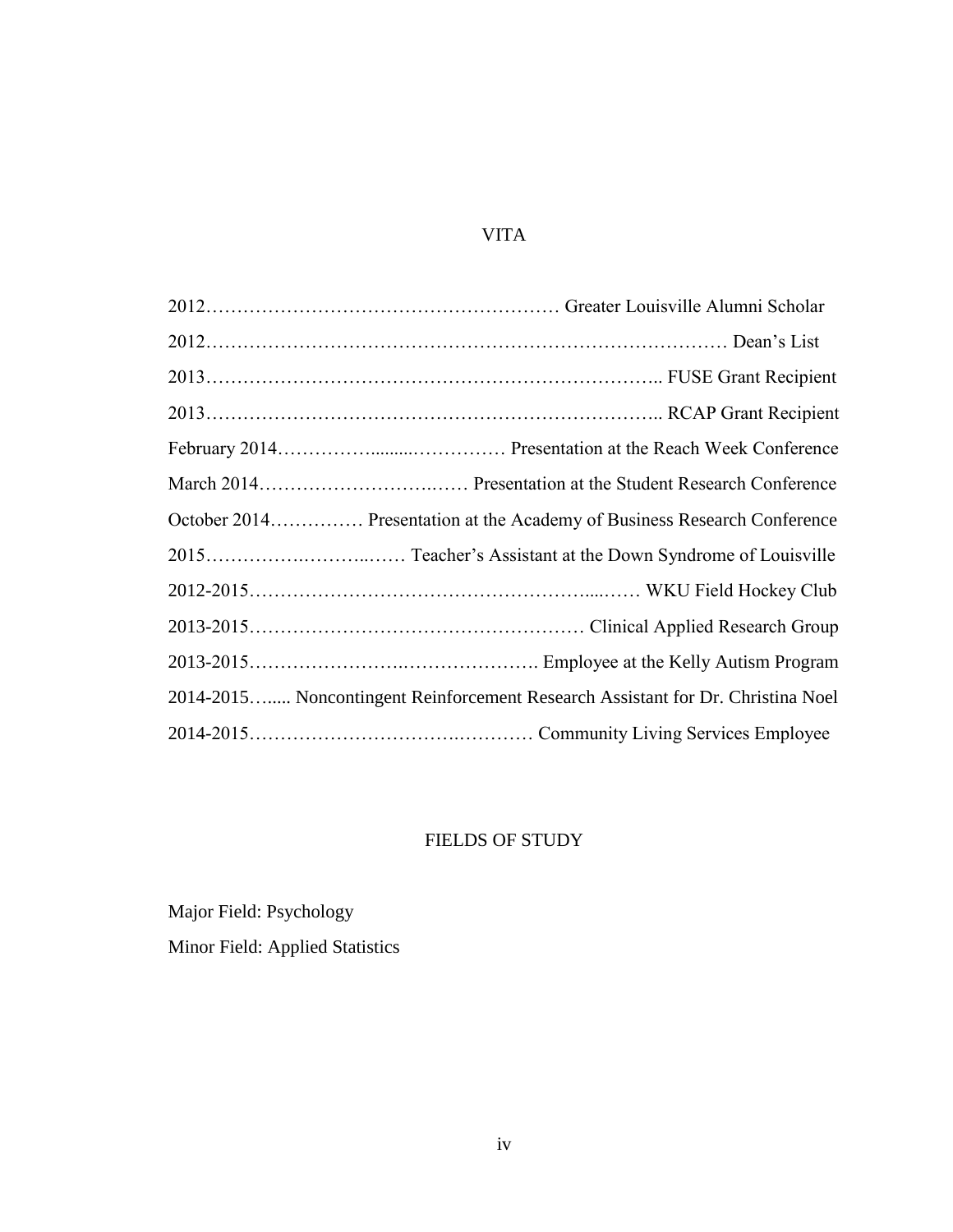# TABLE OF CONTENTS

| Page      |
|-----------|
|           |
|           |
|           |
|           |
|           |
| Chapters: |
|           |
|           |
|           |
| 4.        |
|           |
|           |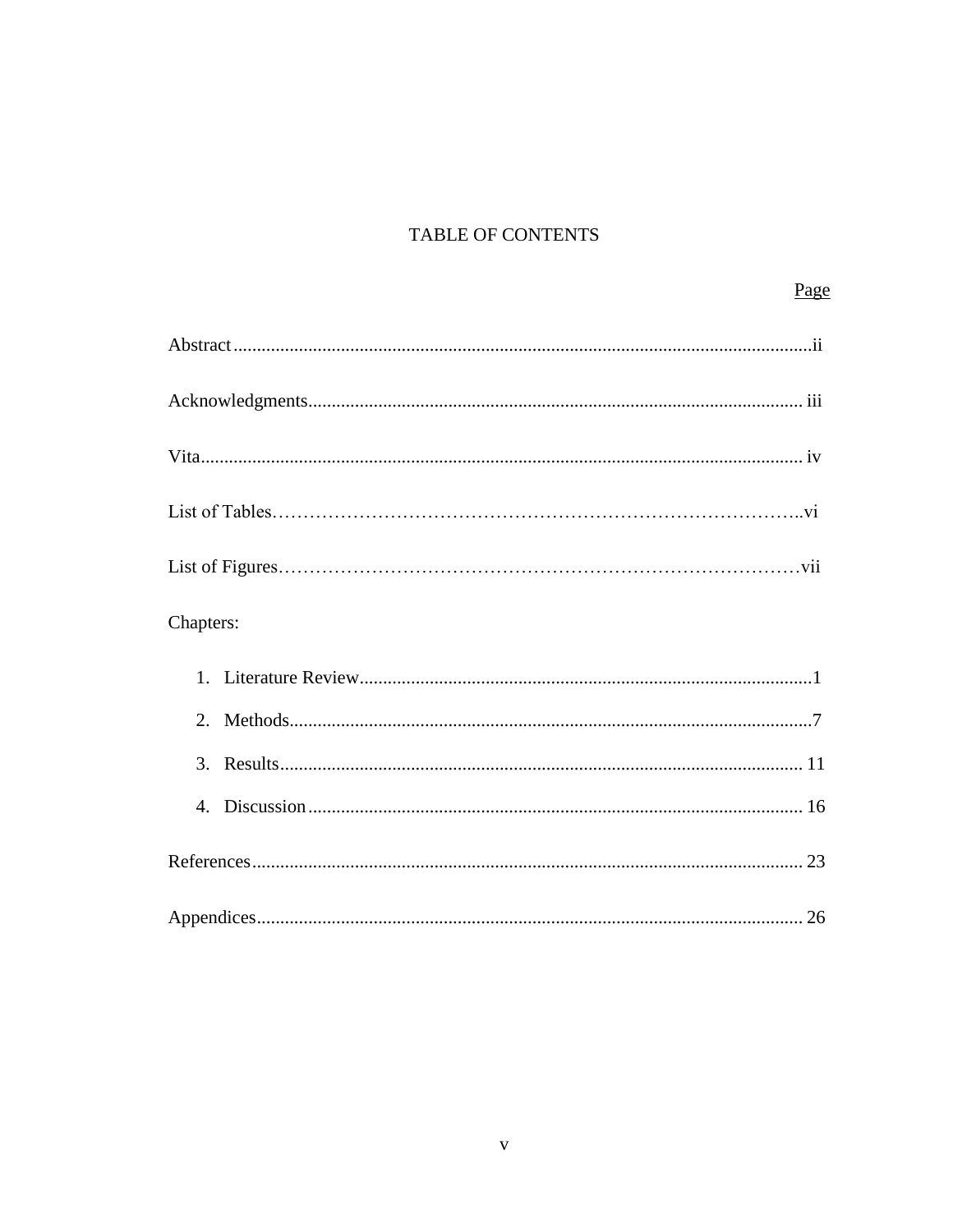# List of Tables

| Table 1. Mean and Standard Deviations of Women's ED Symptoms and Body Image    |
|--------------------------------------------------------------------------------|
|                                                                                |
| Table 2. Mean and Standard Deviations of How Women Want to Change Based on the |
|                                                                                |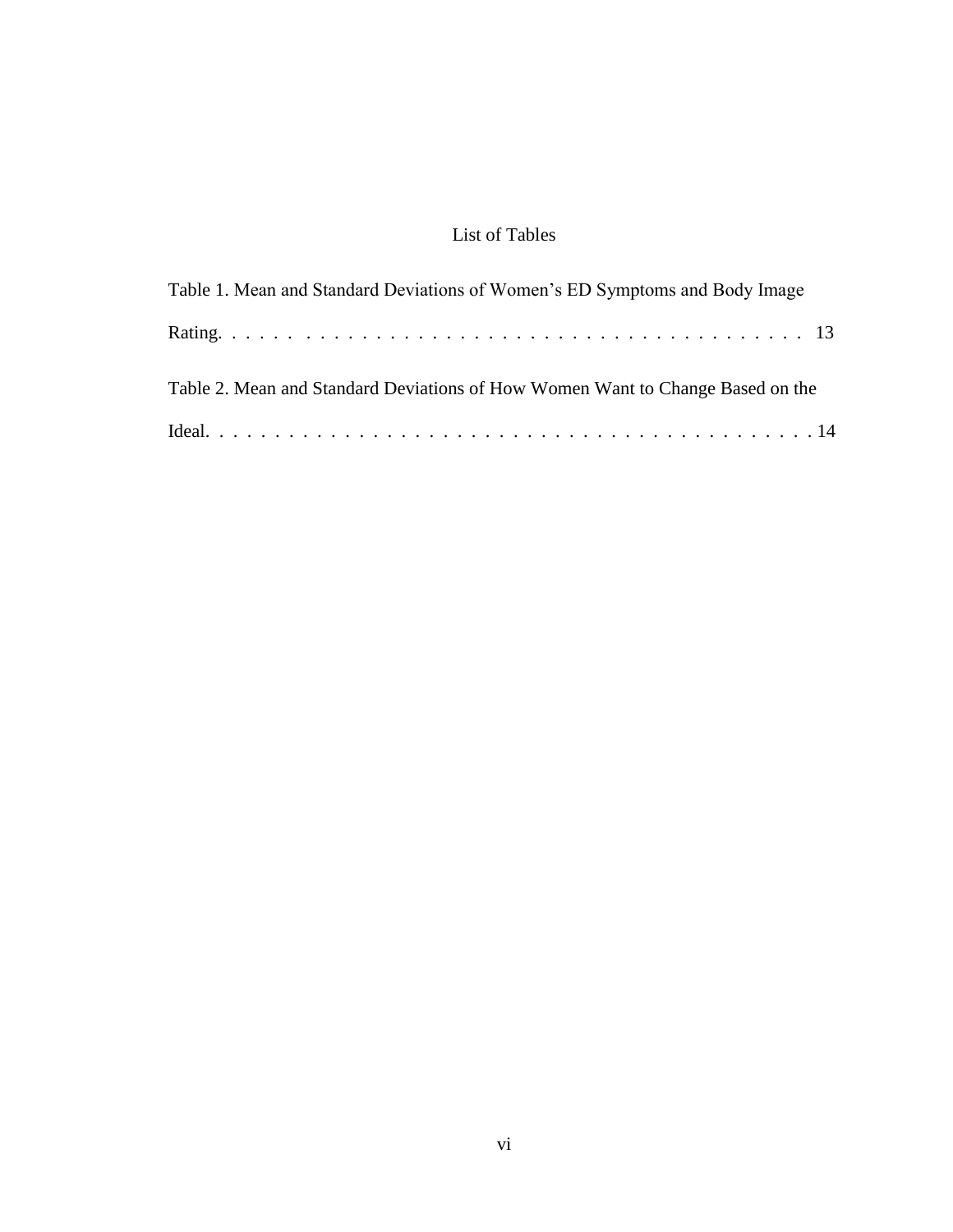# List of Figures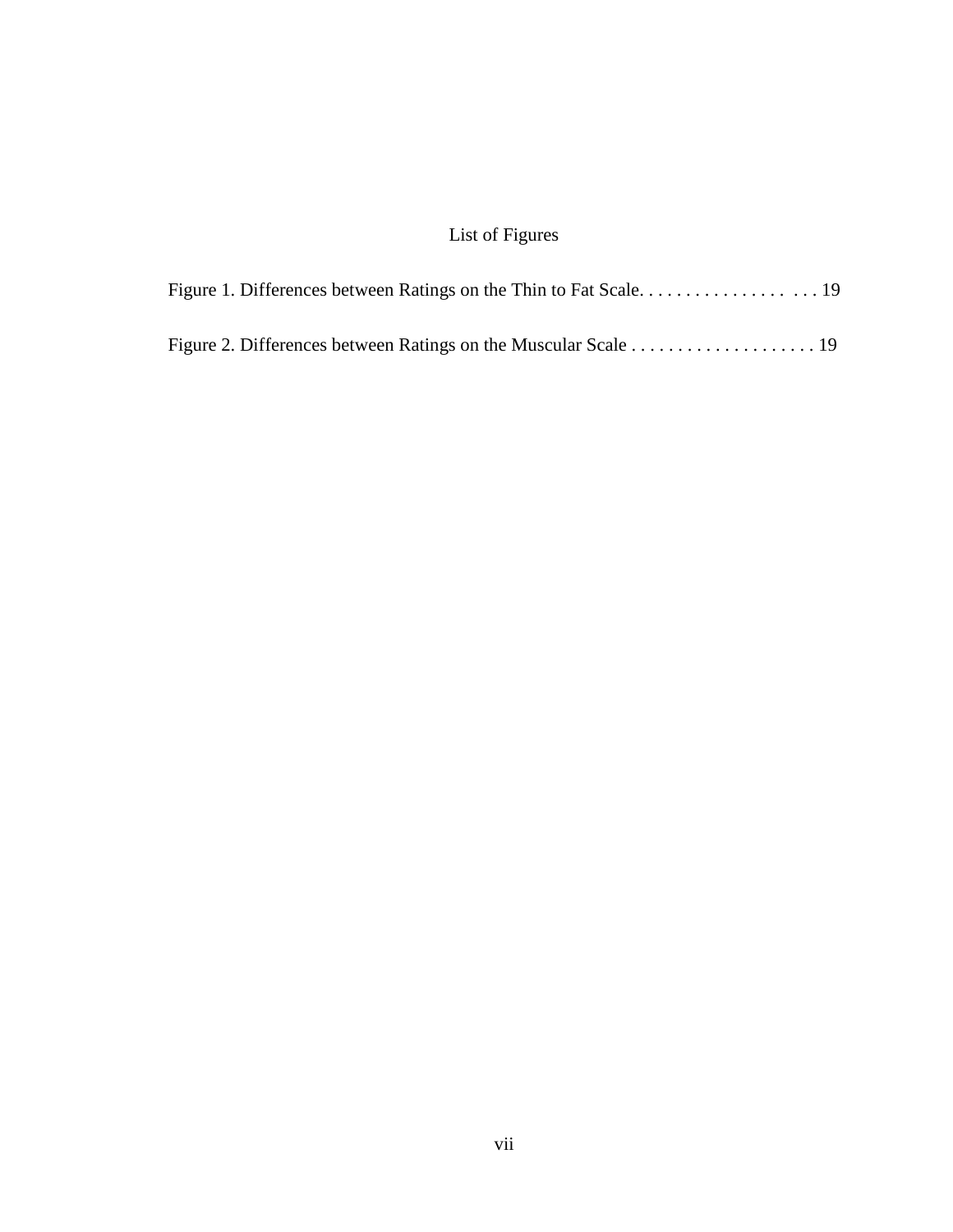### CHAPTER 1

#### LITERATURE REVIEW

Eating disorders (EDs) are seen in all ages, genders, races and in a range of severity (ANAD, 2015). According to the American Psychological Association (APA); (2015), "almost everyone worries about their weight occasionally" (pp.2). EDs are the abnormal eating habits people take on to cope with these worries, which can then affect their heath and possibly threaten their life (APA; 2015). According to the ANAD (2015), up to 30 million people in the United States suffer from an eating disorder (2015).

Of these 30 million, more than 90% of them are female. The largest majority of women with an ED are college-aged students (ANAD, 2015). Why are almost 30 million college-aged girls so worried about their weight that they are at risk for developing an ED? The current study, along with Bonneau-Kaya and Grieve (2007) suggest that part of understanding the difference in statistics between men and women with ED is related to the differences in society's portrayal of gender. Previous research suggests mass media is the source of today's gender and sex roles (Pritchard & Cramblitt, 2014; Serdar, n.d.).

Media, in many forms, catches the attention of today's society substantially. Women spend close to 12 hours a week watching televised media and an average of two hours a month reading magazines (Pritchard & Cramblitt, 2014). Teenage girls specifically have reported reading fashion magazines much more frequently at an average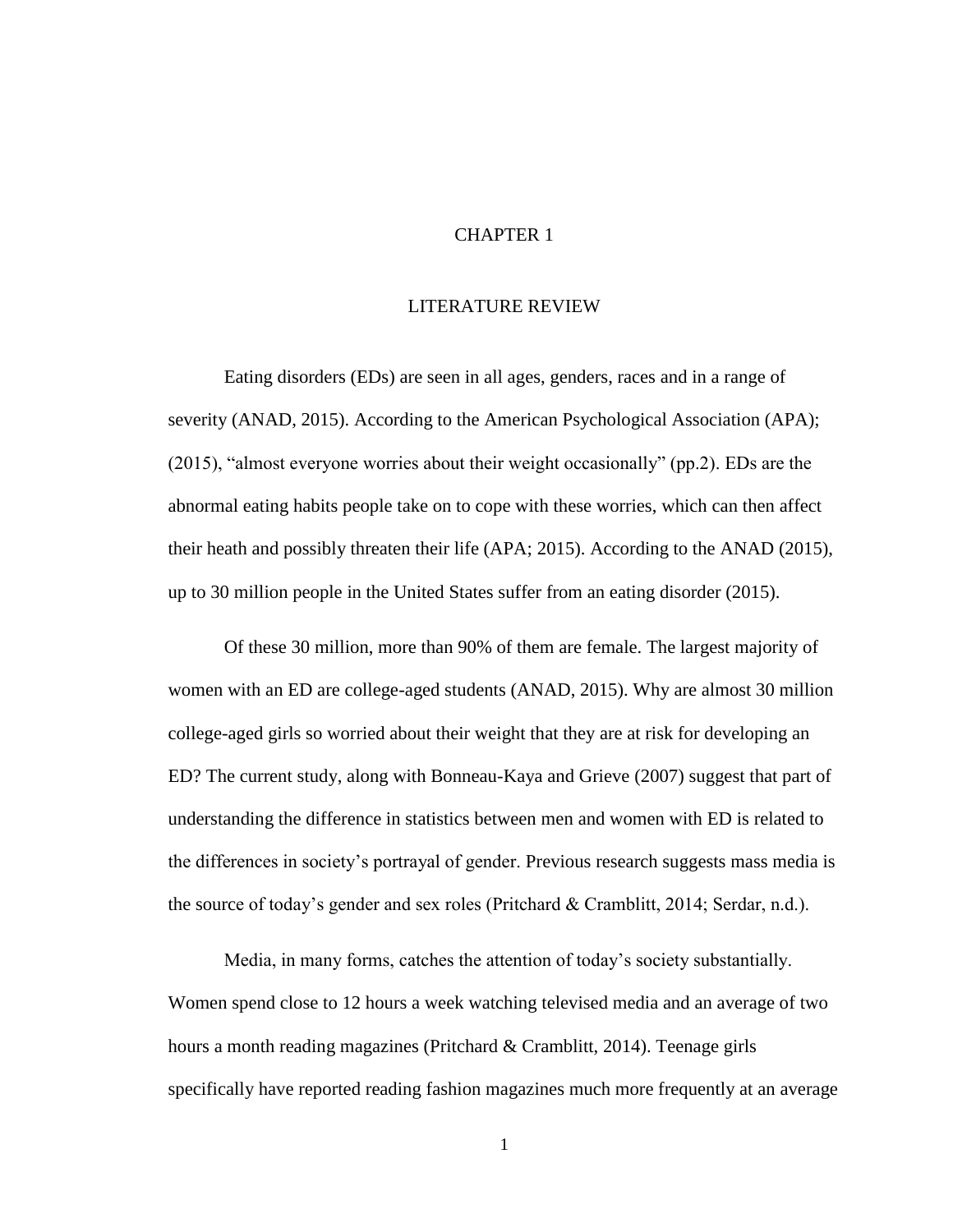of 4.3 hours each week (Serdar, n.d.). Other time is spent viewing movies, searching the internet, social networking with friends and engaging in media in other ways. Its evident women are watching. Collge students in the U.S. spend up to three hours a day consuming several types of media (Pritchard & Cramblitt, 2014). Media is obviously going to influence those who are viewing, but the problem is the influence it has created and the effect it is having on women specifically.

"Lose More," "Help You Slim Down," "Bombshell Body" (Women's Health Magazine, 2015), "Trying to Lose Weight?" (Glamour Magazine, 2015), "Weight-Loss Strategies," "Food for Weight Loss," "Weight Maintenance," and "Help You Shed Pounds" (Shape Magazine, 2015) are just a few of media's phrases that suggest women should strive for thinness. Pritchard & Cramblitt (2014) refer to this as the thin-ideal body. This ideal body is unrealistic and unattainable for most women, and ,consequently, leads to body dissatisfaction in women of all ages (Pritchard & Cramblitt, 2014; Serdar, n.d.) and races (DeBraganza & Hausenblas, 2010).

Not only are women reading entertainment that imbues a drive for thinness but everywhere they look, women in advertisements, movies, and other forms of entertainment are portrayed unrealistically as an ideal for the average woman. Models and actresses depict the unreachable ideal body shape as a social norm. DeBraganza and Hausenblas (2010) suggest these celebrities make women believe the ideal body shape portrayed in movies is "true" beauty and that women should strive towards it. Exposure to the ideal body is unavoidable. This social ideal even creates a feeling of necessity for women to lose weight (Bonneau-Kaya & Grieve, 2007). Serdar (n.d.) suggests it is unhealthy, dangerous, and it also starts too young.

2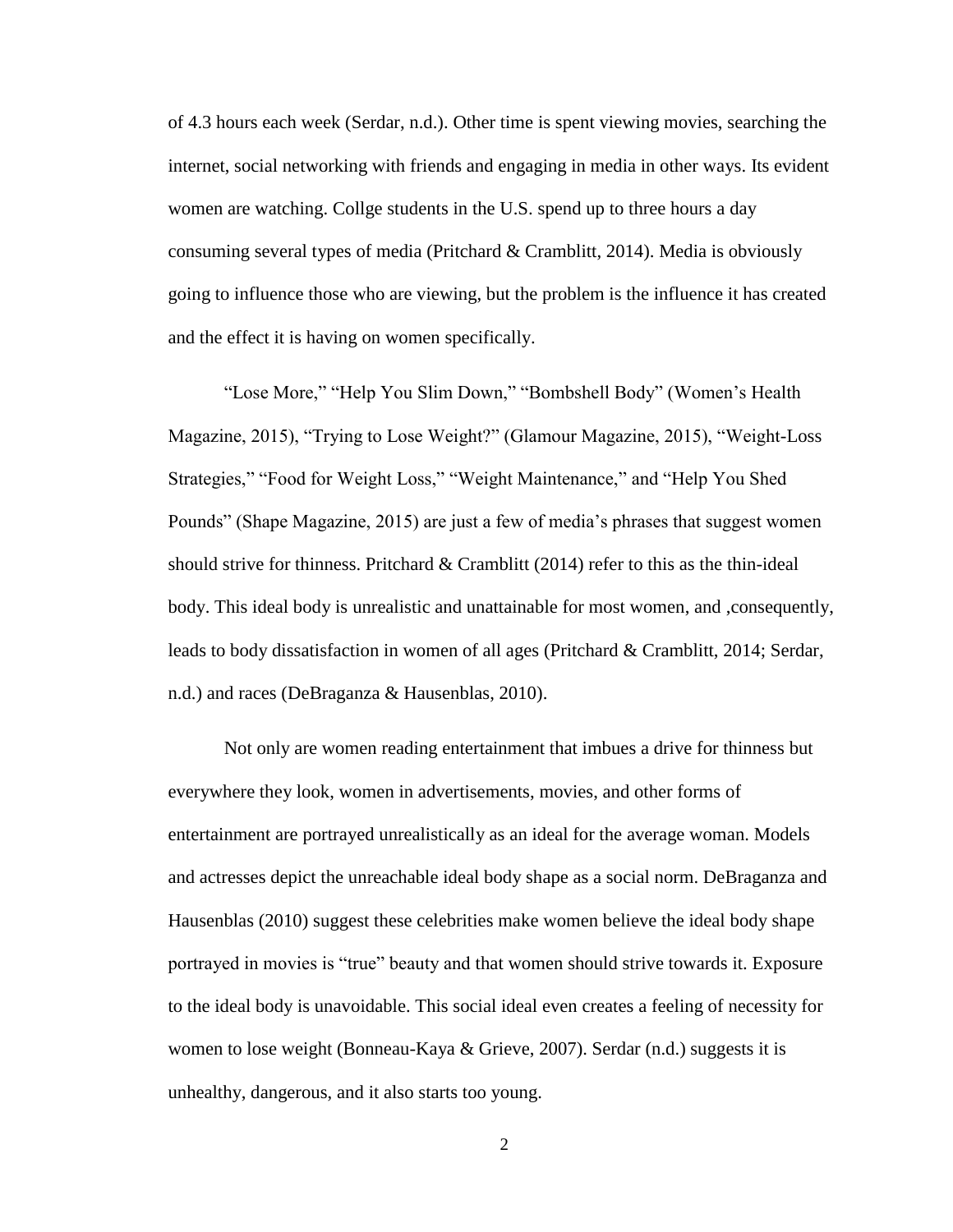"Nearly half of females ages six to eight have stated that they want to be slimmer" (Serdar, n.d. pp.3). As these young girls get older, their attention to media only increases along with their interest in their body image. How can women be satisfied with their body when such a small percentage of females actually fulfill this ultra-thin ideal media portrays (Serder, n.d.)? Why do movies and fashion shows not show a variety of different body shapes? Michael Cieply (2009) interviewed director Brian Kingman in a New York Times article. Mr. Kingman said that thinness is portrayed as often as it is because the entertainment business believes that larger people are at higher risk due to high blood pressure and the possibility of strokes and heart attacks; therefore, fat actresses would cost more to insure.

Instead, models in the U.S. are generally 15% below the average female weight (Pritchard & Cramblitt, 2014) and actresses represent a predominately "homogenous Caucasian thin physique" (p. 702), which is found to be positively correlated with ED symptoms and body dissatisfaction in women (DeBraganza & Hausenblas, 2010). All hope is not lost for healthy role models when countries outside of the U.S. are cracking down on anorexic models. France, Italy, Spain and Israel have all adopted laws banning excessively thin models and fining and imprisoning those who hire them (Reuters, 2015).

These new laws recently passed in foreign countries reach even further to make condoning anorexia illegal. Internet sites that promote dangerous weight loss strategies are being targeted as well. Those who write any website inciting a reader to lose extreme amounts of weight and encouraging unhealthy eating restrictions will also be fined and imprisoned in these countries (Reuters, 2015). Unfortunately, Pro-Anorexia, Pro-Bulimia, and Pro-Eating Disorder groups still exist online (ANAD, 2015).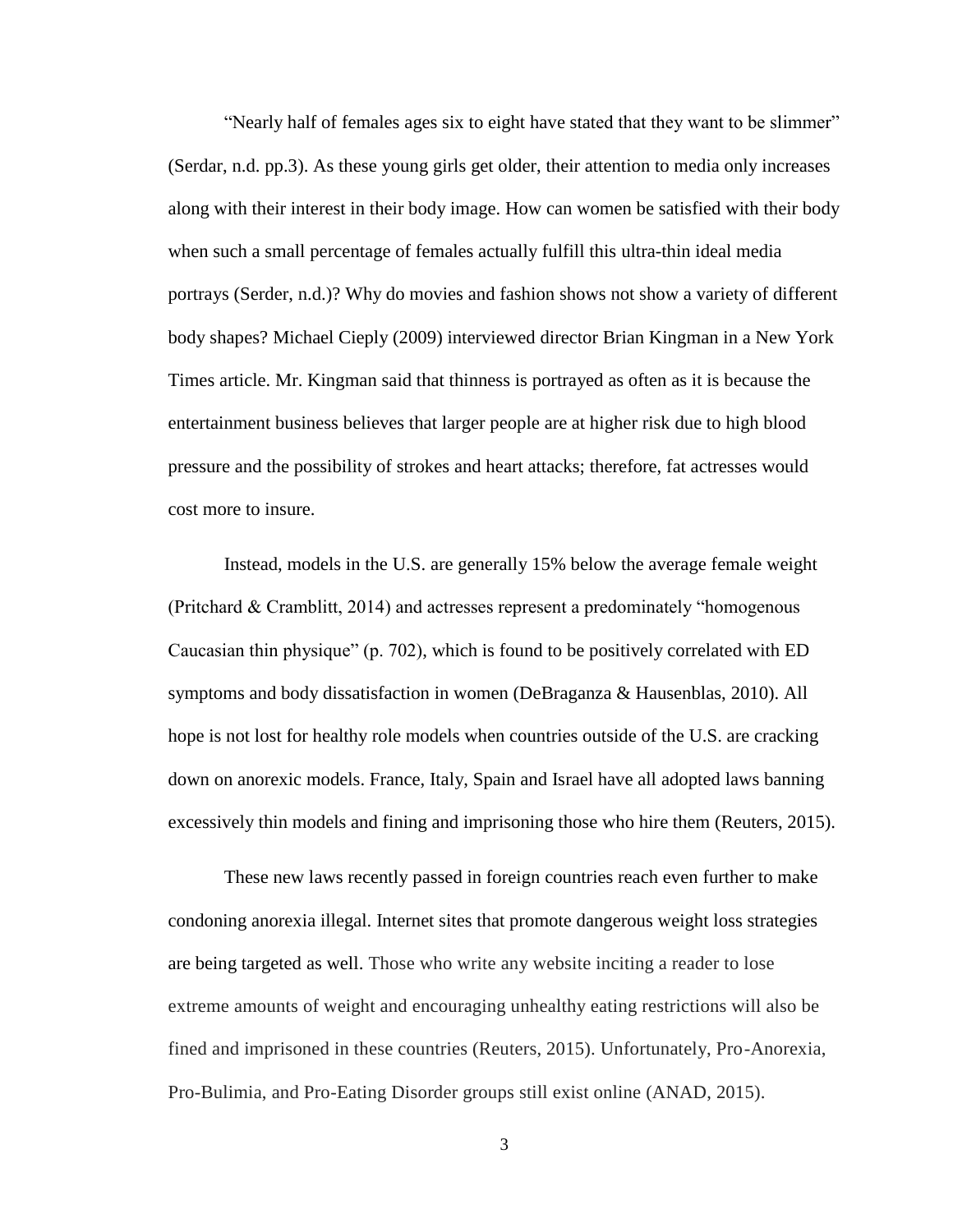The ANAD (2015) have found that websites like these (which are illegal in some places) create a sense of an elite community for women to join that encourages eating disorder behavior and attitudes. They wrongly convince impressionable people that this community can help them fix their dissatisfaction with their body shape. Some sites are disguised as positive weight loss sites or blogs and social networking so they are hard to detect. Even if found, these communities that come together to strive for "thinspiration" (ANAD, 2015, pp.3) are not illegal in the U.S. and therefore do not face consequences like they should for encouraging mainly young girls to eat less and lose weight the wrong way (ANAD, 2015).

Just as media supports a drive for thinness in women, it also encourages a drive for muscularity in men (Cieply, 2009; Grieve, 2007; Pritchard & Cramblitt, 2014). "Crush Calories at Home," "The Sprint Workout That Will Flatten Your Belly," and "Why Strength Is a Matter of Life and Death" are some of the ideals media imposes on men (Men's Health Magazine, 2015). Cieply (2009) suggests heavier guys are hired for the funny roles. Many different forms of media suggest to men that they have to build muscle to be the hero. This, too, leads to body dissatisfaction but in a different way than women. Bonneau-Kaya & Grieve (2007) suggest media influence leads men to be dissatisfied with their body shape. Rather than problematic weight loss behaviors seen in women, some men display weight gain behaviors dangerous to their heath (Grieve, Wann, Henson & Ford, 2006).

As women are inundated with female models and movies that are unrealistically thin for the average woman to look like, men are bombarded with ways to become stronger in the gym and look like the unattainable muscular ideal (Pritchard & Cramblitt,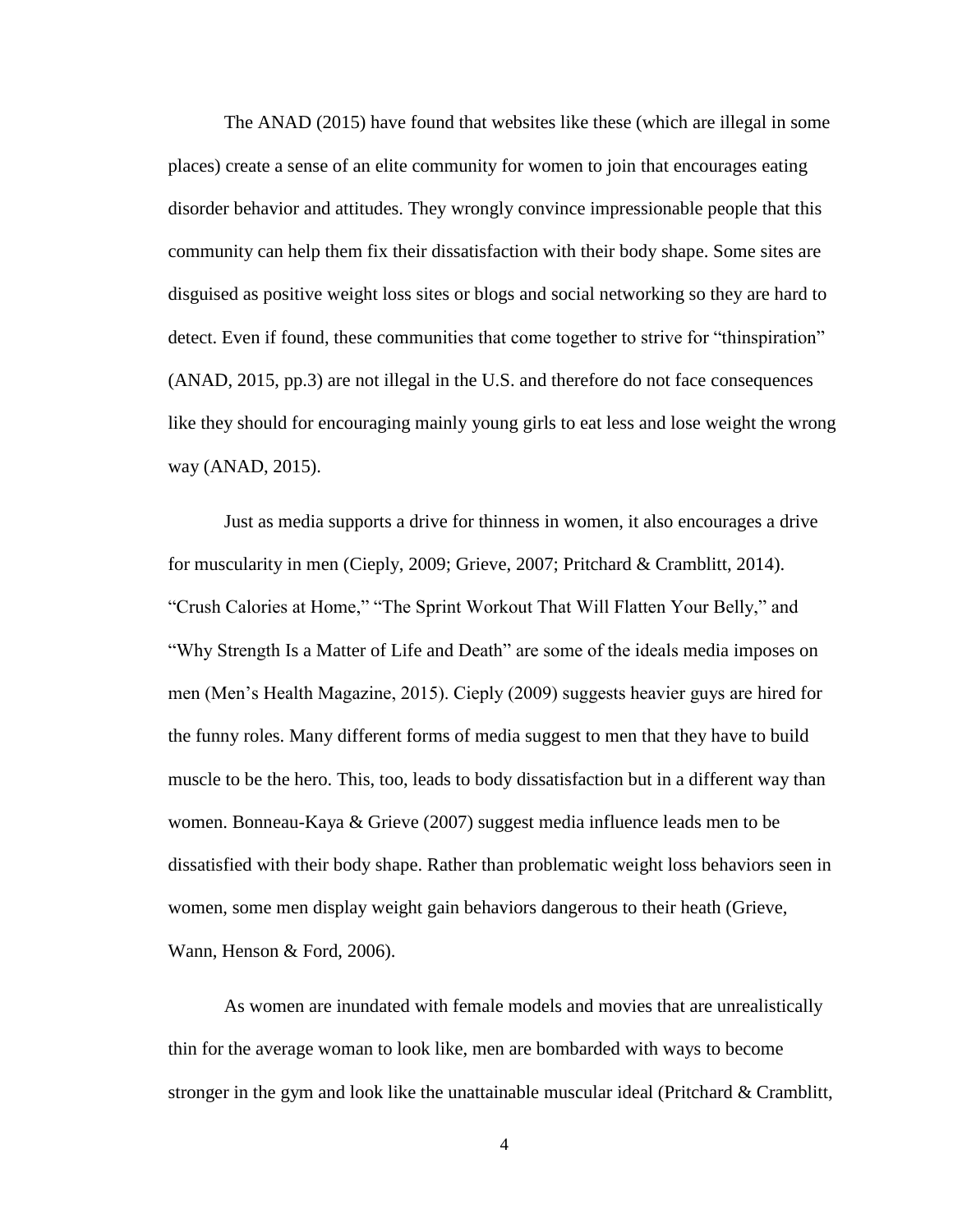2014). The media's thin-ideal body may have led to over 90% of U.S. collegiate women being dissatisfied with their body, and the media's drive for muscularity could be a factor in 70 percent of U.S. collegiate men dissatisfied with their body (Bonneau-Kaya, 2007; Grieve, Henson, Wann & Ford, 2006; Pritchard & Cramblitt, 2014).

Numerous studies have found this correlation between media's drive for thinness in women and their body dissatisfaction and ED behaviors (ANAD, 2015; DeBraganza & Hausenblas, 2010; Pritchard & Cramblitt, 2014;& Serdar, n.d.). Bonneau-Kaya and Grieve (2007) suggest the 10:1 ratio in media's weight loss material to weight gain material may help explain the ratio of women to men (10:1) with an ED (2007). Although not often leading to an ED in men, media's ideal body for men has increased the pressure for them to conform to an unattainable body shape as well (Grieve, Wann, Henson & Ford, 2006). Grieve (2007) found that body dissatisfaction in men led to a disorder known as muscle dysmorphia. Muscle dysmorphia is characterized by a negative body image and an obsession to look more muscular than one's current body shape (Olivardia, 2001).

Media's influence in women's desire to look thinner may be related to the higher prevalence of EDs among females (ANAD, 2015). This statistic in women does not mean that media's influence on men has not negatively affected them also. As we see, muscle dysmorphia, although not an eating disorder, is still a serious disorder for men caused by a dissatisfaction with their bodies and the desire to be stronger (Grieve, 2007). Bonneau-Kaya and Grieve (2007) suggest media augments the rate of Muscle Dysmorphia in men and the high rates of EDs in women. Could there be a middle ground for women in which media had less of an effect on them to look thin and increased their awareness for

5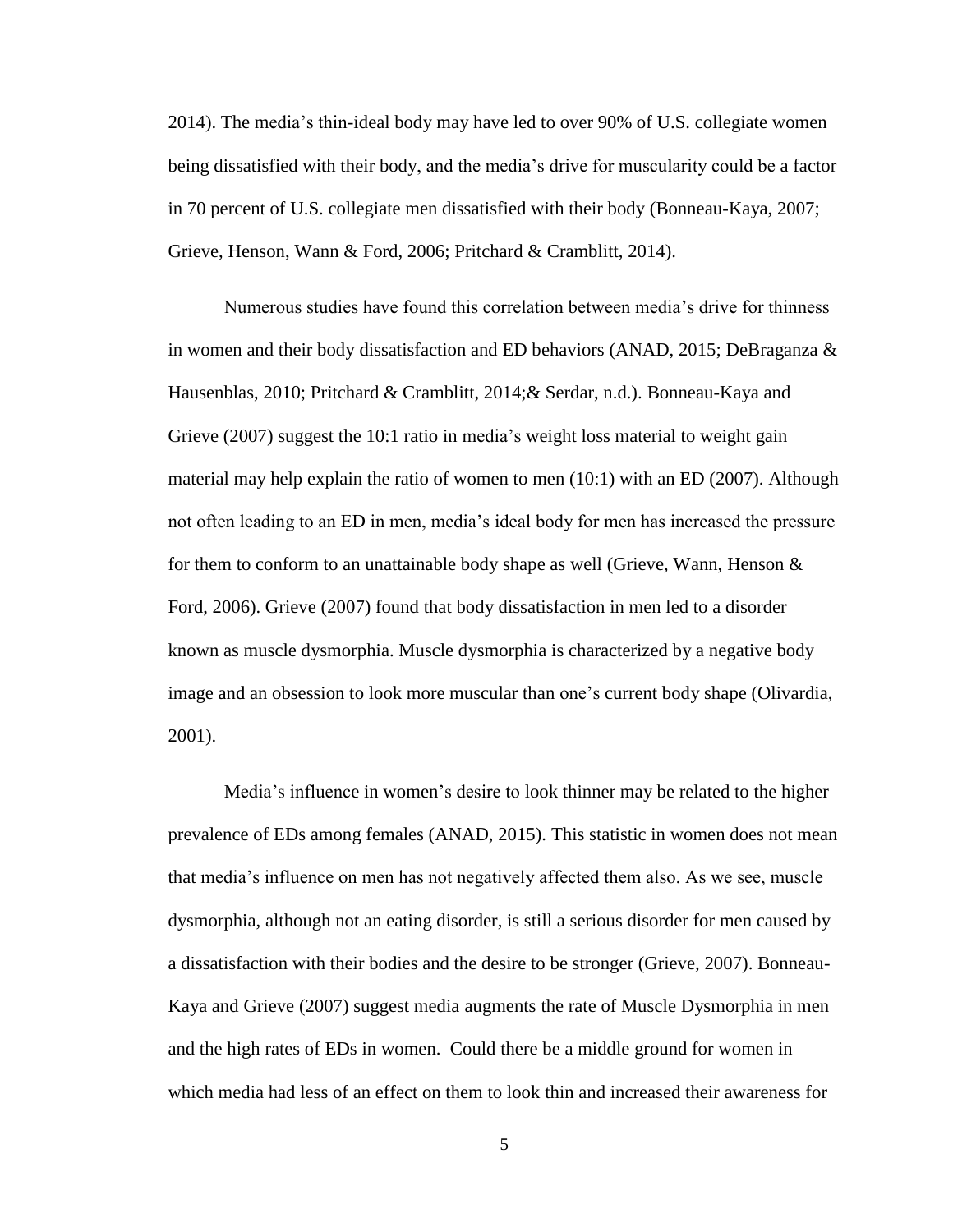a healthy body? The current study aims to examine whether society's portrayal of women is a causal factor of these high rates in EDs for females and if it negatively effects body image.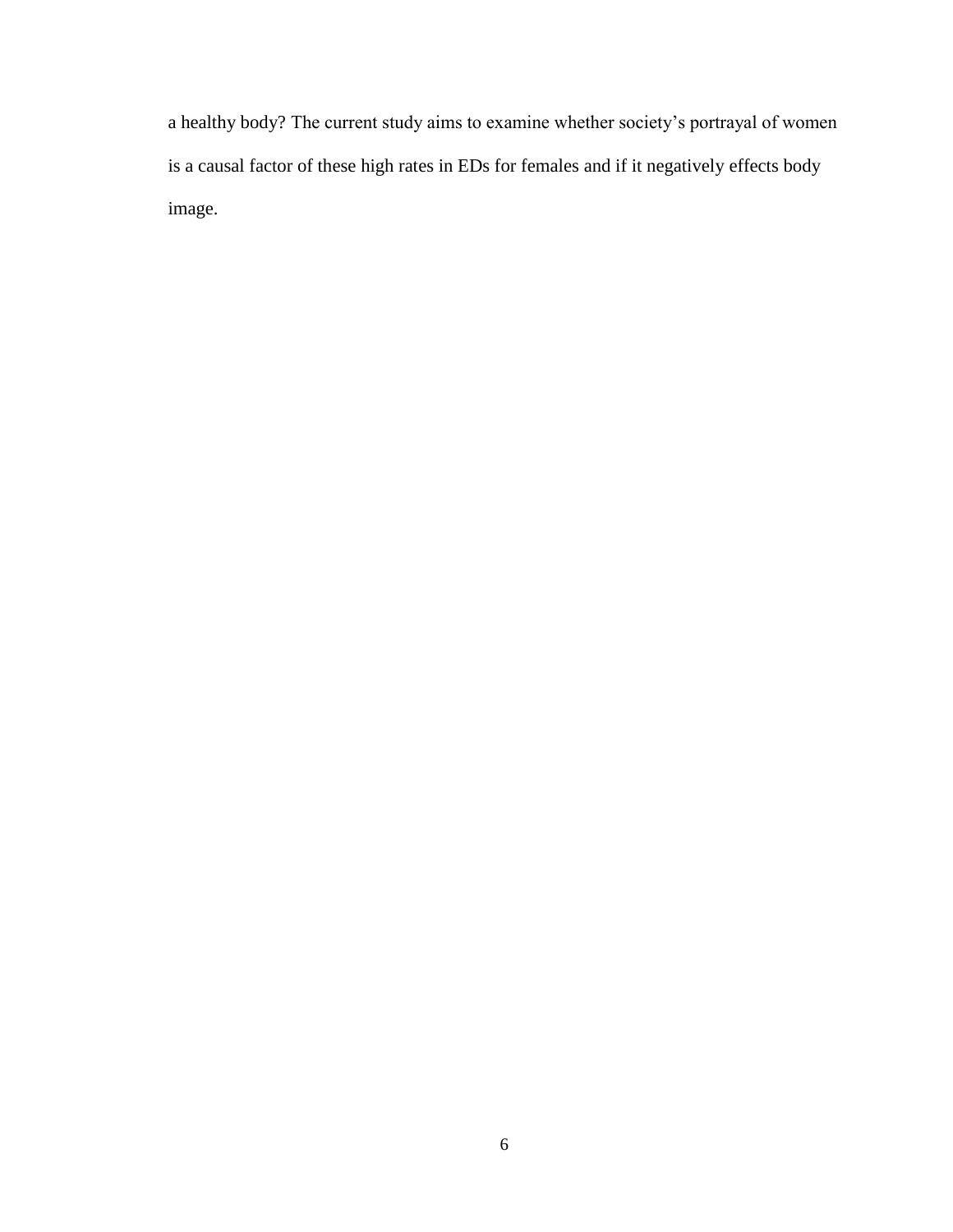### CHAPTER 2

#### **METHODS**

### **Participants**

A convenience sample of female participants were recruited through the Department of Psychology Study Board at Western Kentucky University. Each person will be required to participate in all conditions of the study to receive credit on Study Board. College-aged women comprised a representative sample of the studied population.

#### **Materials**

**Demographics** Participants' age, gender, race, year in school, height, and weight will be evaluated under the demographics survey. The weight demographic was used to measure whether the participant believed she was overweight. The weight demographic I made up of seven questions that relate to overweight females. Each question is measured on a seven point Likert-scale from (1) *strongly disagree* to (7) *strongly agree*. High scores indicate that the participant feels she is overweight. (See Appendix A.)

**Body Measuring Scale** The body measuring scale was used for the muscular model to measure each participant's interest in the importance of muscle tone for her body (See Appendix A.). The body measuring scale for the thin model was used to measure the participant's interest for an importance in a thin ideal for her body (See Appendix B.). The body measuring scale was made up of five questions for each ideal.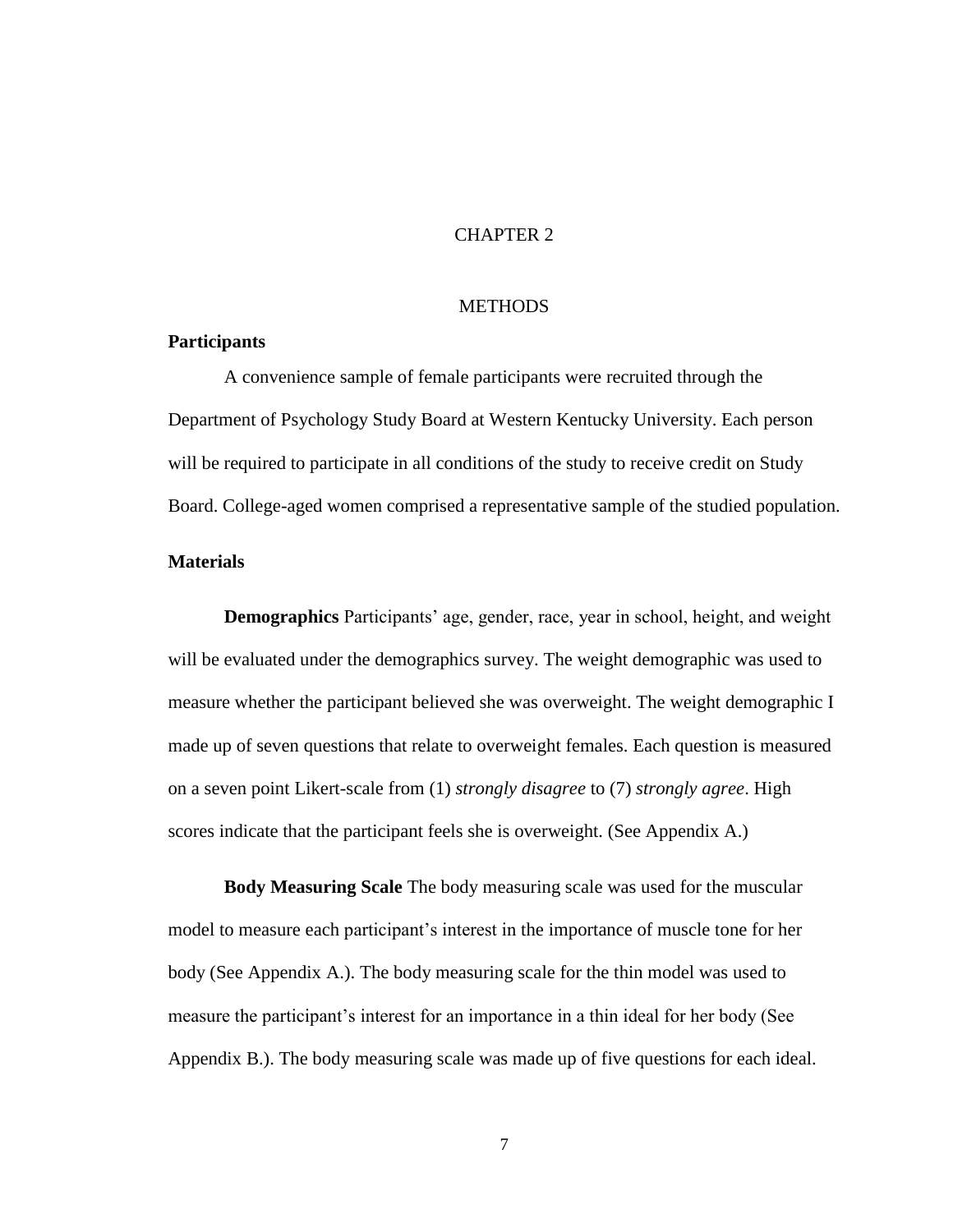Each question is measured on a Likert scale from (1) *strongly disagree* to (7) *strongly agree*. High scores on the body measuring scale indicate participants find the model being described important to their body image.

#### **Visual Rating Scales**

**Muscular Model** Peters and Phelps' (2001) Muscular Figure Rating was used as a visual representation of the muscular ideal (See Appendix D.). The Muscular Figure Rating is composed of nine figures that represent the women's body from untoned (1) to toned (9) figures. High scores on the Muscular Figure Rating scale indicate participants view themselves as having a muscular body.

**Thin Model** Bhuiyan and colleagues (2003) Figure Rating Scale, which was used as a visual representation of the thin ideal (See Appendix E.). The Figure Rating Scale is composed of nine figures that represent the women's body from thin (1) to fat (9). High scores on the Figure Rating Scale (Bhuivan et al., 2003) indicate participants view themselves with a fat body figure.

**Perception Scale** Followed by each visual rating scale is a perception scale. The perception scale is made up of two rankings: a personal ranking and a desired ranking. The personal ranking is the participant's closest representation of her current self on the visual rating scale (1-9). Two alternative options were given for the personal ranking if participants did not agree that the visual representation included their body image. A score of 0 indicated participants believed they were smaller than the visual scale and a score of 10 indicates they believe they were larger than the visual scale. (See Appendix F.)

8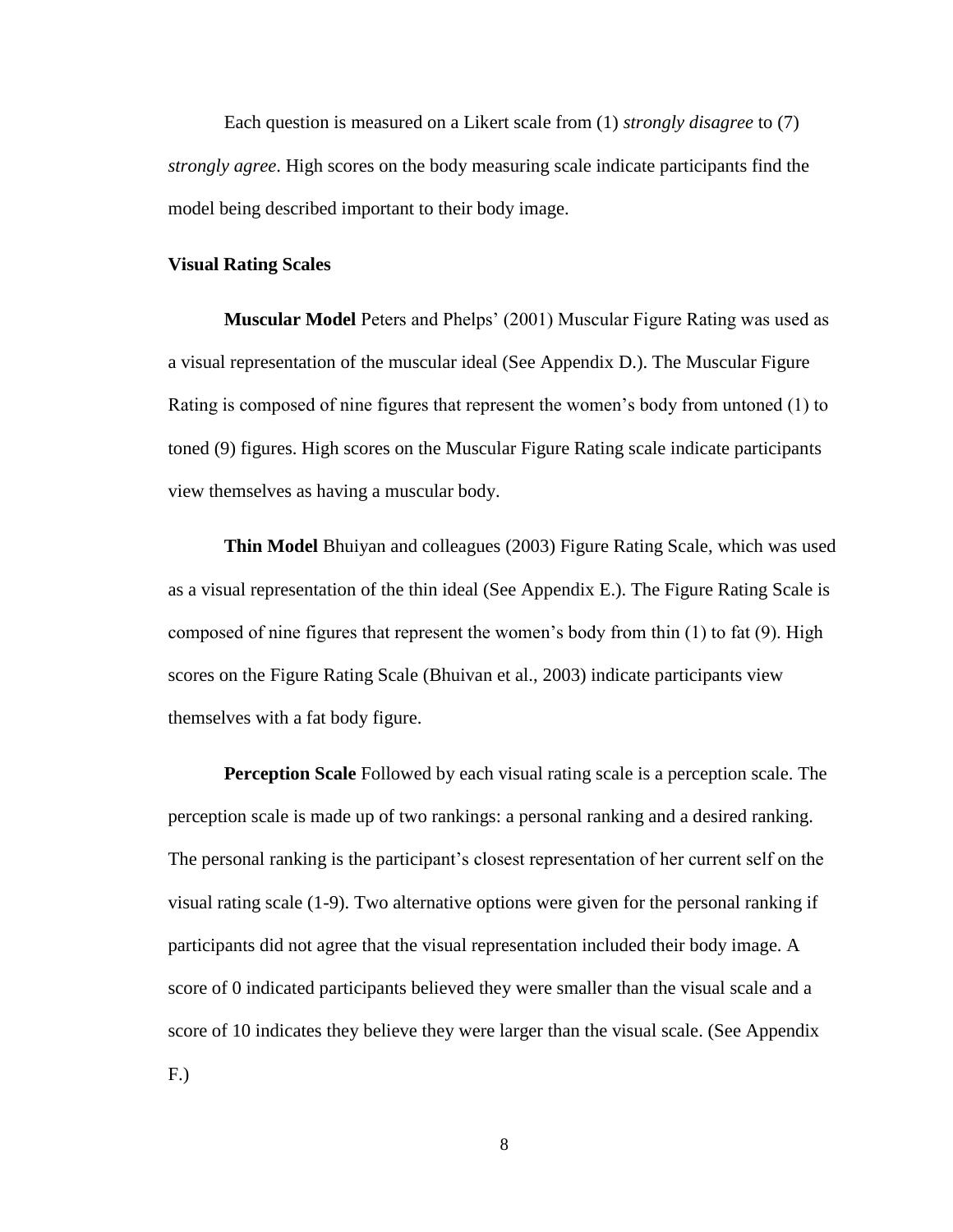**Eating Disorder Symptoms Survey** The Eating Attitudes Test (EAT-26), which was created by Garner et al. (1982), was used to measure eating disorder symptoms. The EAT-26 is a 26 item measure that is answered along a six-point Likert scale from 1 (*always*) to 6 (*never*). In addition to the 26-item measure are four yes or no questions to measure a more specific area of distortion or disorders with eating. On the first 25 items, participants' scores range from 0 to 75. High scores on the first 25 items of the EAT-26 mean that participants have many symptoms of eating disorders. The  $26<sup>th</sup>$  item differs in that a high score indicates fewer symptoms of eating disorders. Participants' scores range from 0 (*Always* to *Often*) to 3 (*Never*) on this item. (See Appendix G.)

#### **Procedures**

The current study is a two-group within- and between-subjects design. The data from participants who do not complete the full study will be analyzed as betweensubjects. Participants will be randomly assigned which order they receive the muscular ideal and the thin ideal model. Each participant will begin the study with the demographics survey. Participants who receive the muscular ideal first will then complete the body measurement scale for the muscular model. These participants will view the Muscular Figure Rating Scale (Peters & Phelps, 2001) and then complete the perception survey. Participants will finish the muscular model by completing the EAT-26 (Garner et al., 1982).

Participants will be informed through Study Board that the study requires two parts for full credit. They will be asked to return back to the laboratory two weeks after completing the first part. Participants will schedule part two at the end of part one. Participants will then receive the thin ideal, which consists of the body measurement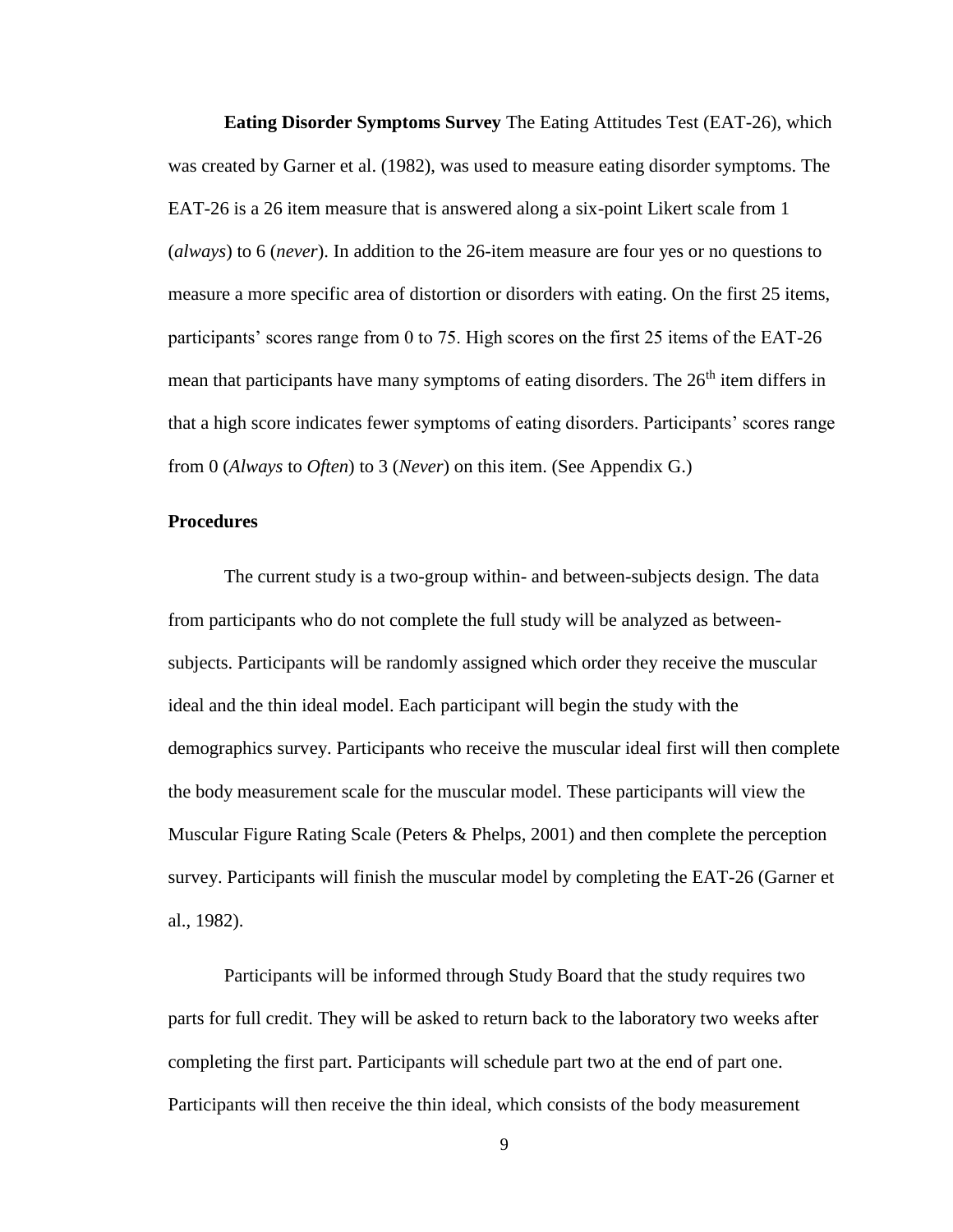scale for the thin model, Bhuiyan et al.'s (2003) Figure Rating Scale, and the perception survey once more in that order. Participants complete the thin model by filling out the EAT-26 (Garner et al., 1982) as well. Conditions will be reversed if participants are assigned the thin model first. Participants will be debriefed and thanked for completing the study.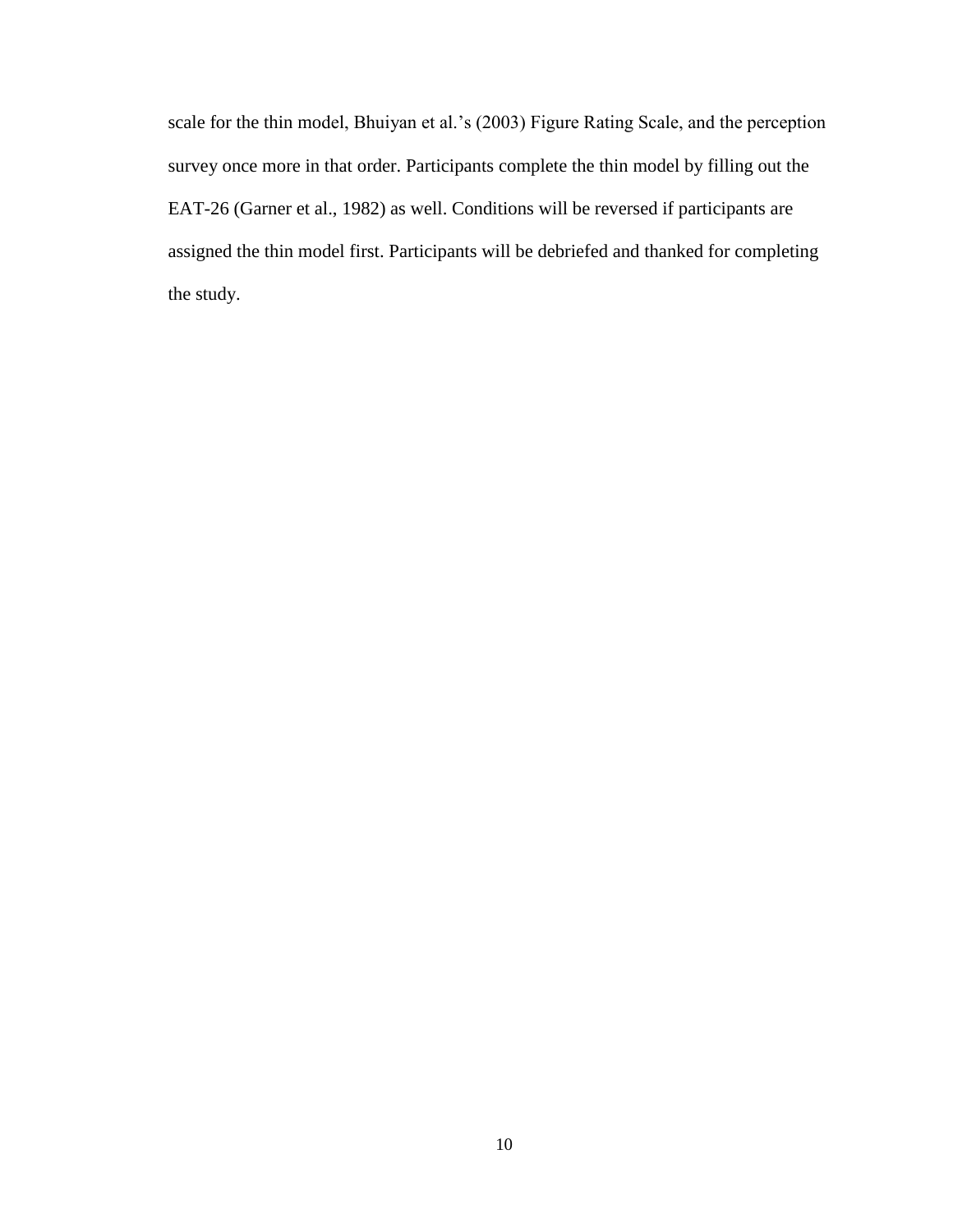### CHAPTER 3

#### RESULTS

A sample of college-aged females ranging from 18 to 25 years old (*M* = 19.00, *SD*  $= 1.59$ ) was collected to analyze how two different body image surveys would affect women's self-image and eating disorder symptoms. This sample included predominantly Caucasian females with an average weight of 152.72 pounds (*SD* = 52.83) and an average height of 68.30 inches ( $SD = 15.88$ ). Overall, 34 women participated in the study ( $N =$ 34). There were only eighteen which completed both surveys in the study; these women's data were analyzed using a within-subjects design  $(n_1 = 18)$ . Data for those who only completed one of the surveys randomly assigned to them were analyzed using a betweensubjects design.

The independent measure, body scale (thin-fat or muscular), was tested for an effect on several different dependent measures. The average scores on the EAT-26 was used to test if a muscular perspective lowers eating disorder symptoms in college-aged women. A two-sample *t*-test was conducted to test this claim. When testing for the difference between means of all participants, Table 1 shows that there is insufficient evidence to conclude eating disorder symptoms are higher after taking the thin-fat survey, relative to the muscular survey,  $t(46.44) = -0.26$ ,  $p = .40$ .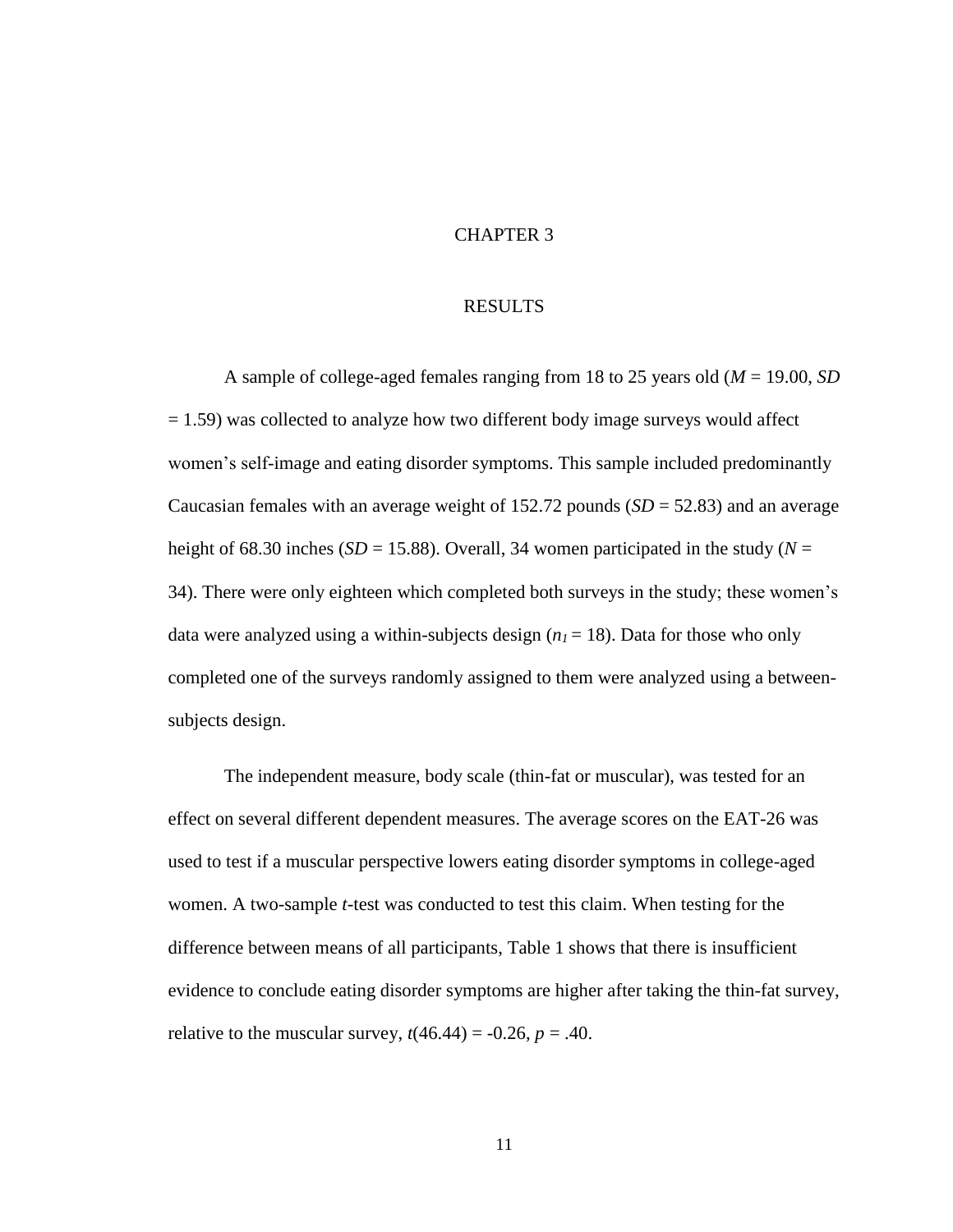In addition to the EAT-26 measures, a visual scale for each body type was given, and participants rated how they think their body shape is currently (actual) and how they wish they looked (preferred) on a scale ranging from 0 to 10. Both of these ratings were used as dependent measures to see if two different types of body rating scales (IV) had an effect on how women see their body shape and whether they are happy with how they look (DVs). It was hypothesized that women would rate themselves better on the muscular scale than the thin-fat scale (or lower assuming women want to be smaller due to media's influence) and that participants would be happier with their body shape when comparing it to a muscular scale. In other words, women would not want to change the rating they gave for their actual rating when asked what body shape they would prefer to look like, or that the change (actual-preferred) is less significant on the muscular scale than the thin-fat scale.

To test the claim that women rate their body shape better (lower for a smaller body type) on the muscular scale, first the dependent sample alone was analyzed using a two sample *t*-test. Comparisons between women's average muscular rating and their thinfat rating were not statistically significant,  $t(34.51) = 0.64$ ,  $p = .74$  (refer to Table 1). Adding in the data from participants who only completed one survey to increase the sample size  $(n_1 = 18, N = 34)$  did not change the conclusion; however, it did lower the pvalue,  $t(48.62) = 0.98$ ,  $p = .33$ . Also shown in Table 1, the mean of women's body shape ratings on the muscular scale are not statistically smaller than the average ratings on the thin-fat scale.

To conclude if there was a difference in the muscular scale ratings and thin-fat ratings, the dependent sample was analyzed with a one sample *t*-test. The hypothesis that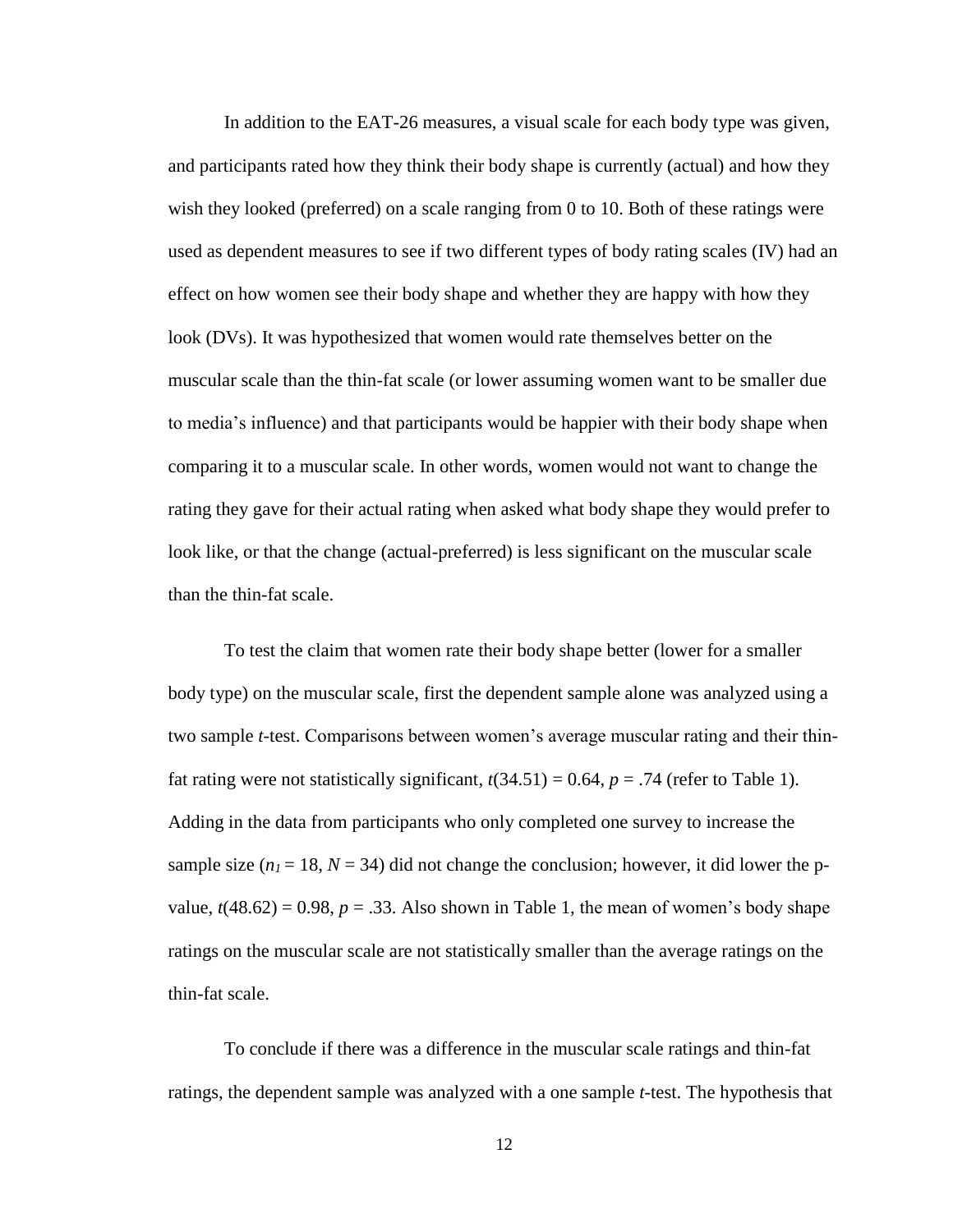women's symptoms of eating disorders would be affected in any way by the scale variable was tested here. There is insufficient statistical evidence that a woman's body shape rating is different based on the scale,  $t(17) = .54$ ,  $p = .59$  (refer to Table 1). When including the data from those who only completed part of the study, the full sample analysis of a two sample *t*-test compared the difference between the mean of muscular ratings and the mean of thin-fat ratings and generated the same conclusion that there is no significant difference between the two means.

Table 1

| Measure                                   | Mean | <b>Standard Deviation</b> |
|-------------------------------------------|------|---------------------------|
| Thin ED                                   | 7.15 | 6.75                      |
| Muscular ED                               | 6.69 | 5.33                      |
| Thin actual rating (dependent sample)     | 5.05 | 2.04                      |
| Muscular actual rating (dependent sample) | 5.50 | 2.18                      |
| Thin actual rating (full sample)          | 4.74 | 1.89                      |
| Muscular actual rating (full sample)      | 5.28 | 2.07                      |

*Mean and Standard Deviations of Women's ED Symptoms and Body Image Rating*

The same process was done to examine how the scales affect how happy women are with their body shapes. First, a paired *t*-test was run on the dependent sample to determine if a difference exists between means of how much participants want to change on the muscular scale and their desired change on the thin-fat scale. It was hypothesized that the mean score for the difference on the muscular scale would be less than the thinfact scale. As shown in Table 2, results indicate there was no statistically significant association between the muscular rating scale and women's happiness with their body shape,  $t(17) = 0$ ,  $p = 0.5$ . In separate analyses, the data from participants who only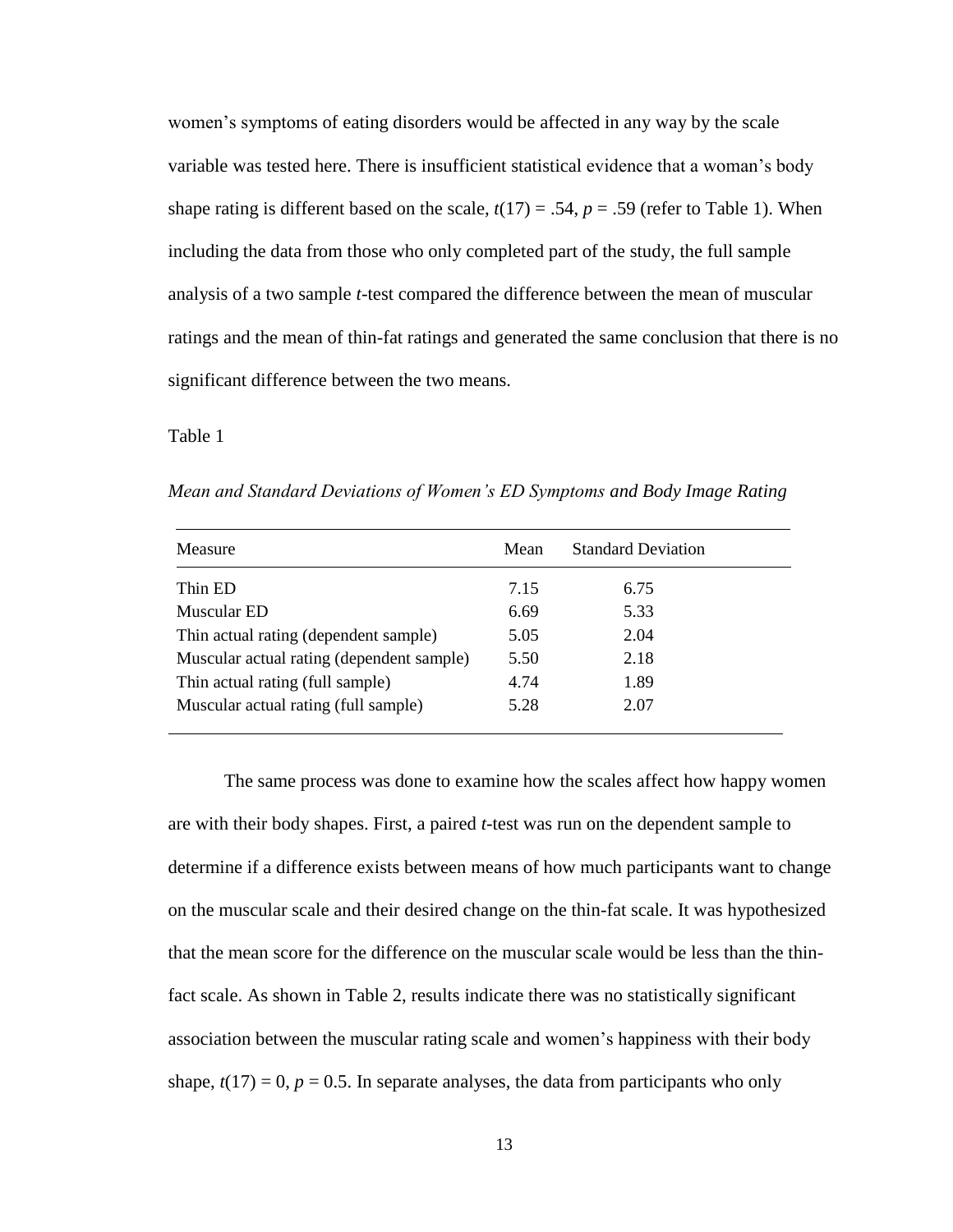completed one survey was added, and the data was analyzed as a between-subjects two sample *t*-test. The results regarding associations between muscular rating scale and women's happiness with their body over the thin scale were not statistically significant,  $t(17) = -0.67$ ,  $p = .26$  (refer to Table 2).

To determine if there is a difference between how a woman looks and wants to look based on the scale, a two sample *t*-test was run on the mean differences between actual and preferred rating of each scale. There is no significant associations between scores on the scales and women's happiness with their body image,  $t(48.655) = -0.58$ ,  $p =$ .56 (refer to Table 2). In addition to the independent variable body scale, analyses were run to see how the randomly assigned order of the scales effected the three dependent measures discussed.

Table 2

*Mean and Standard Deviations of How Women Want to Change Based on the Scale*

| Mean | <b>Standard Deviation</b> |
|------|---------------------------|
| 1.32 | 0.89                      |
| 1.30 | 1.53                      |
| 1.57 | 1.38                      |
| 1.34 | 151                       |
|      |                           |

A simple linear regression was run to determine if the order the scales were given in results in a difference in eating disorder symptoms for the two scales. There was not a statistically significant relationship between the order of administration of measures and eating disorder symptoms,  $t(14) = 0.68$ ,  $p = .51$ . Order was also analyzed in a simple linear regression to determine if it led to a difference in muscular scale ratings versus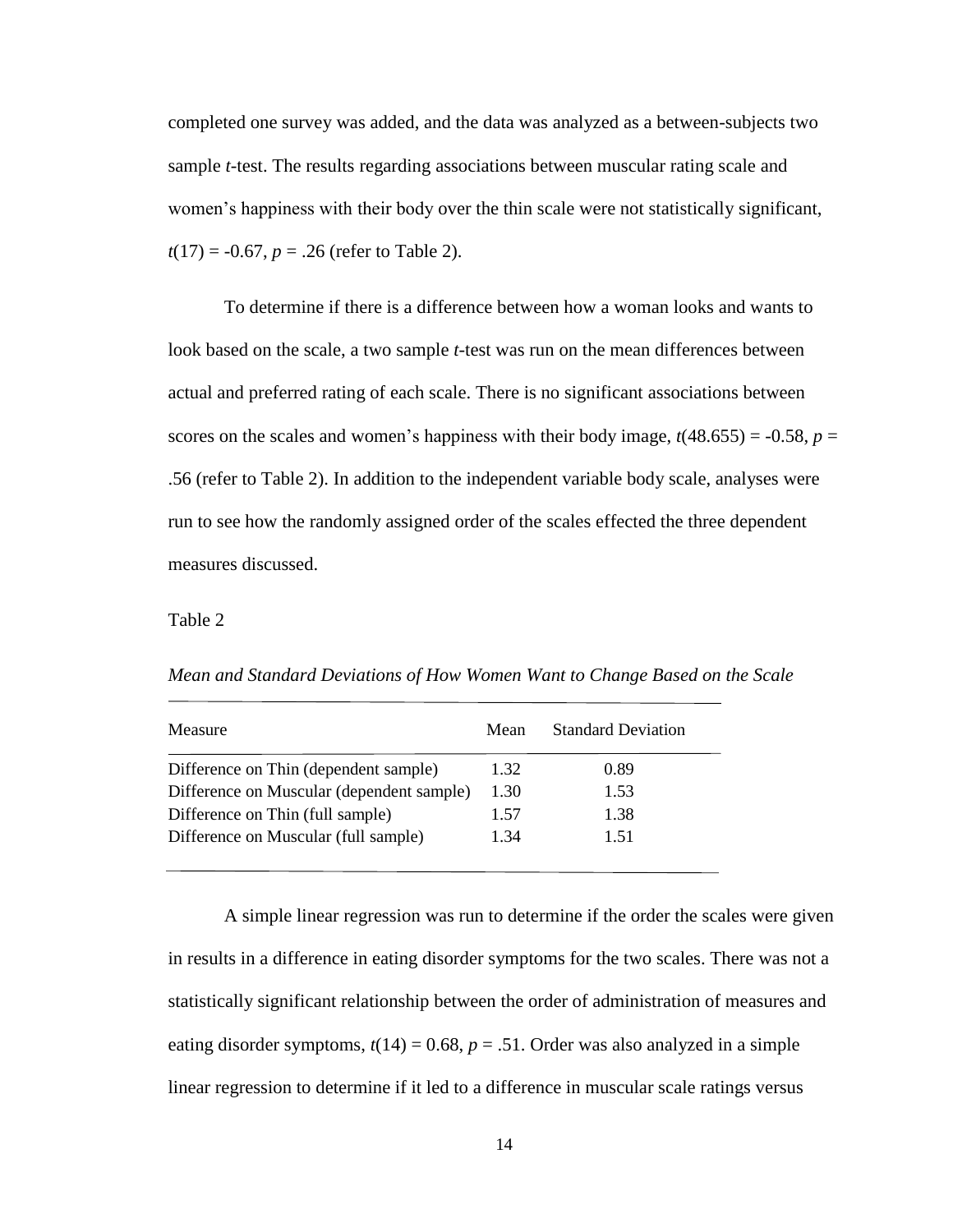thin-fat ratings. Regardless of the analysis being done with the dependent sample or the full sample, results were not statistically significant to conclude a difference in muscular rating scales compared to thin-fat ratings,  $t(16) = 0.32$ ,  $p = .76$  and  $t(16) = 0.57$ ,  $p = .58$ respectively.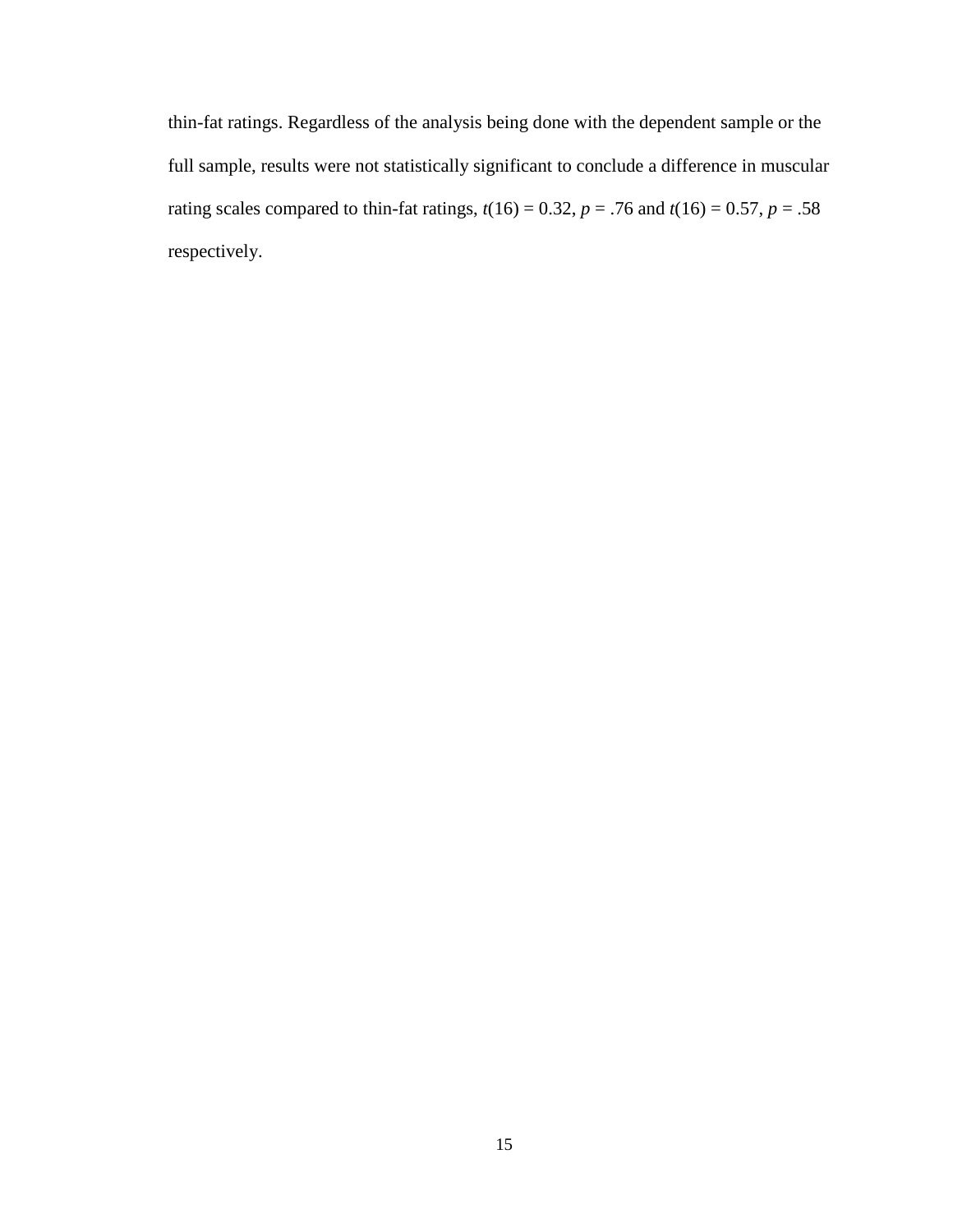### CHAPTER 4

#### DISCUSSION

The current study's objective was to determine how two different scales used to represent women's body shape would affect their body image and their risk of developing an ED. It was hypothesized that the thin scale would cause higher ED symptoms and a more negative body image than would high scores on the muscular scale. The two hypothesized effects of the thin scale were based on two major concerns for the female population. Results were not statistically significant to support either one of the hypotheses, but even weak trends suggest the study's methodology has value. Discussion of this point will follow.

Hypothesis 1, that the thin scale would cause higher ED symptoms, was not supported by analyses. It was not found that women are at higher risk of an ED because media influences a thin ideal. Although studies show media is reaching this population more and more easily each day (Parson, 2013), this may not be the reason EDs are most common in college-aged women. The current study intended to build upon the findings of DeBraganza and Hausenblas (2010), who indicated that this thin-fat perception is positively correlated with ED symptoms. It was hypothesized that there would be positive correlation with a thin-fat perception and a negative or no correlation with a muscular perspective; to date, this has not been addressed. Unfortunately, results were not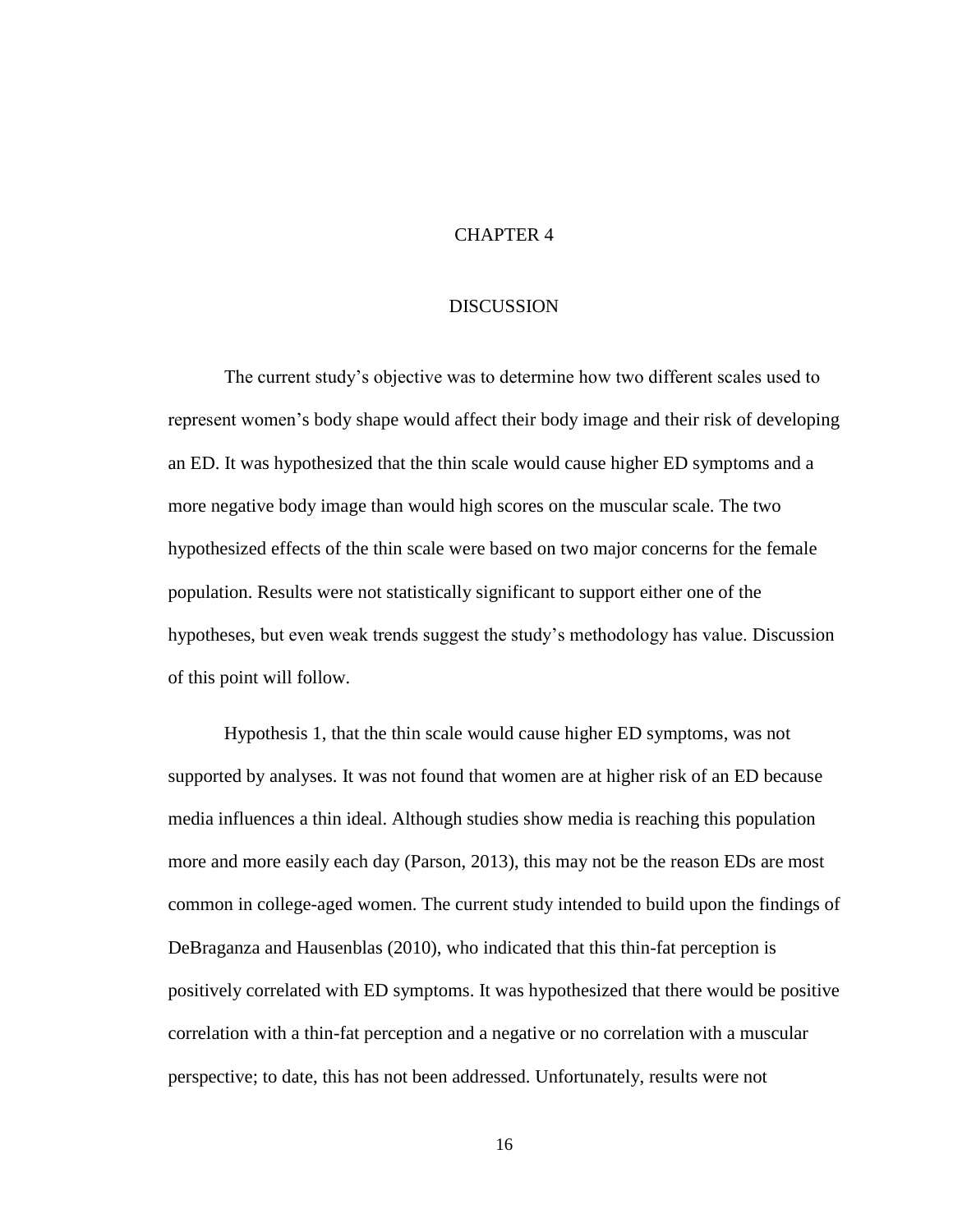statistically significant. For this sample there was no difference in how the two measures affect ED symptoms and, therefore, it cannot be concluded from this study that eating disorder symptoms are higher because of media's influence of a thin-fat perspective compared to a more muscular perspective.

Although this effect of a thin scale on ED symptoms was not found directly, other trends related to the two different scales are promising for further analysis. In addition to the EAT-26, which measured ED symptoms, a visual scale for each independent variable was given to evaluate body image. It was hypothesized secondly that women would rate themselves higher, leading to better body image on the muscular visual scale. Results regarding the difference between visual scales were not significant, but they were much closer to significance and correlations are promising.

The APA (2015) suggests almost everyone worries about their weight at times. but the most significant population affected by these worries is women. The population of people worrying about their body with an ED are ninety-percent college-aged women (ANAD, 2015), but, according to the current study, this cannot necessarily be attributed to media's thin influence on this population. There was no difference found between how women rate themselves based on media's thin scale compared to a muscular scale. It cannot be concluded from this study that women rate themselves higher on the muscular scale than the thin scale, as predicted.

Analyses were ran on the sub-sample of participants who completed both scales first. It was hypothesized that results would be stronger for this dependent sample because body image is very personalized, and it was expected that adding in data evaluated with a between-subjects design would hinder this theory. Surprisingly, the

17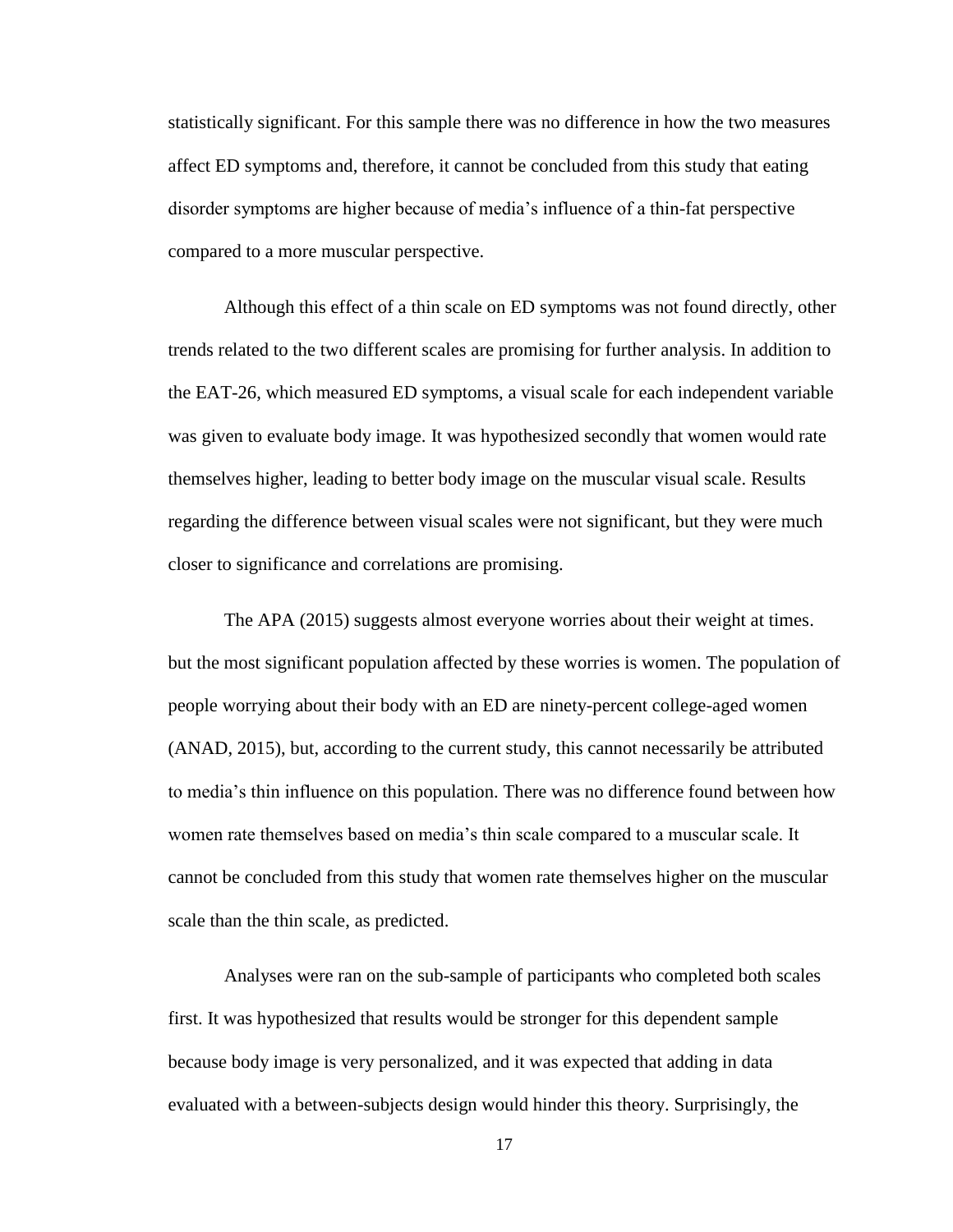opposite was found. The results for a difference between how women rate themselves on each scale are not far from significance when considering those who did not return to complete the second scale. This finding may be due to the increase in sample size when adding values from the dependent sample using a between-subjects design.

In addition to evaluating how women think they look (rating on visual scales), two main scores were used to conclude if women were happier with their body shape when asked if they would like to change it based on each scale. It was hypothesized that women would be happier with their body when comparing it to a muscular scale. Results of analyses did not support this third hypothesis. It cannot be concluded from this study that women are less likely to want to change their body when looking at a muscular scale. Although results were not significant, the correlations are not far from finding an effect. The *t*-value for the claim that the muscular scale results in lower difference values (women want to change their body less) is not far from the .1 significance level.

Even though results of *t*-tests and correlations were not significant, Figures 1 and 2 illustrate a difference between how much a woman wants to change her body dependent on each scale. The muscular rating scale resulted in negative values for this change, whereas the range of the thin scale for these values are 0 and above. This means that there were participants who wanted to get larger than how they rate themselves on the muscular scale, but those same participants did not feel this way when taking the thin scale and survey. Wanting to be larger than you are may result in other negative body image effects and disorders, but it is clear from the differences in these charts that the two scales do not affect women in the exact same manner. With a larger sample size, this may

18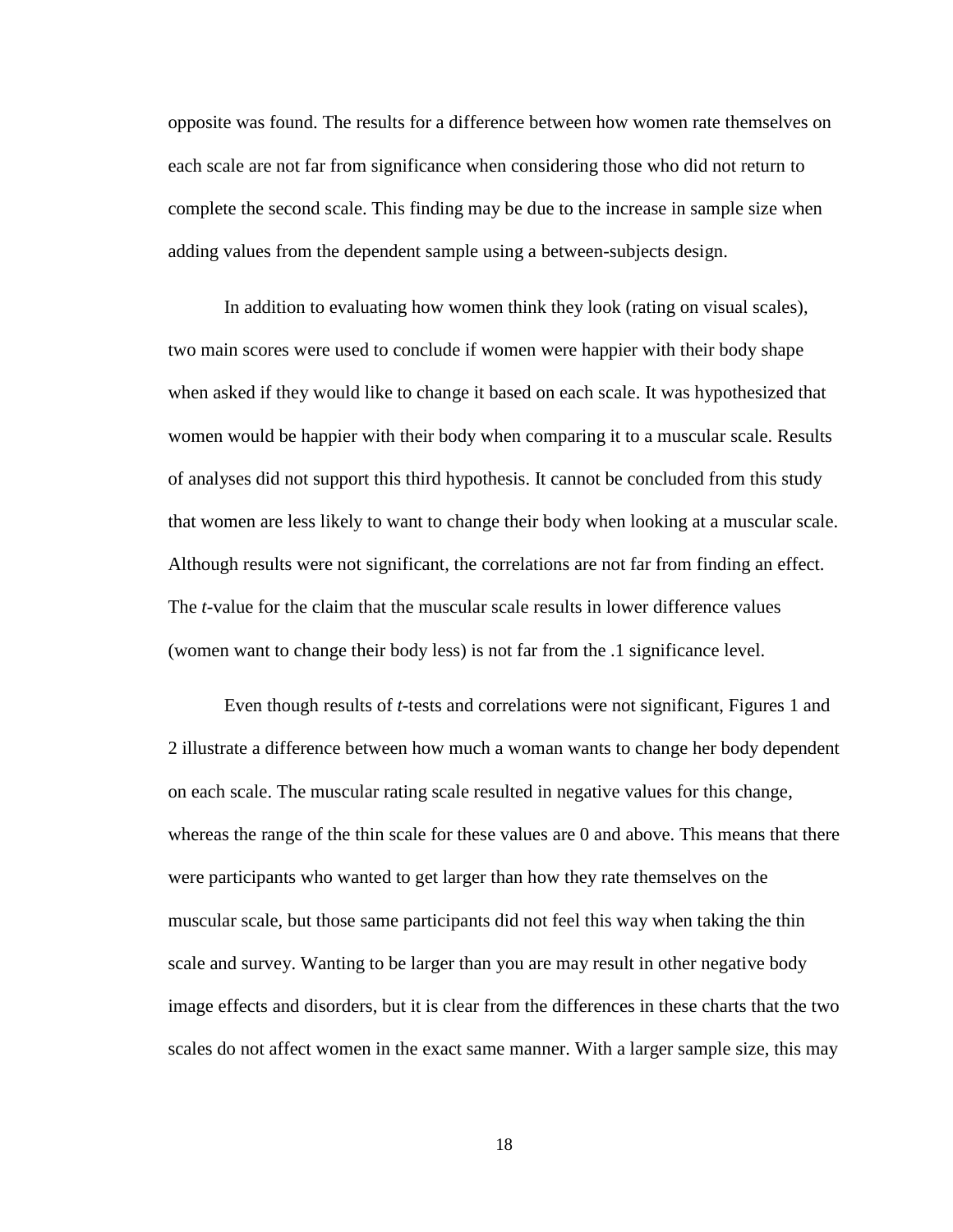be evidence of a trend that women are idealizing this thin body and that women generally want to get smaller with a thin scale than they do with a muscular scale.





Media is a rapidly growing means for companies to reach consumers (Parsons, 2013). With the tremendous growth, it is important to be aware of the effects media has on people. The current study hypothesized that the ideals media conveys to young women are negative and intended to find a way to improve them. With how quickly media reaches this population, it is essential the information given is positively affecting their health and well-being and not undermining it. Past research suggests this is not occurring (ANAD, 2015; DeBraganza & Hausenblas, 2010; Pritchard & Cramblitt, 2014; & Serdar, n.d.).

The current study differs from past research in that it aimed to find a more positive influence media could be portraying if the current one is causing ED symptoms and negatively affecting body image in women. Such findings are important to change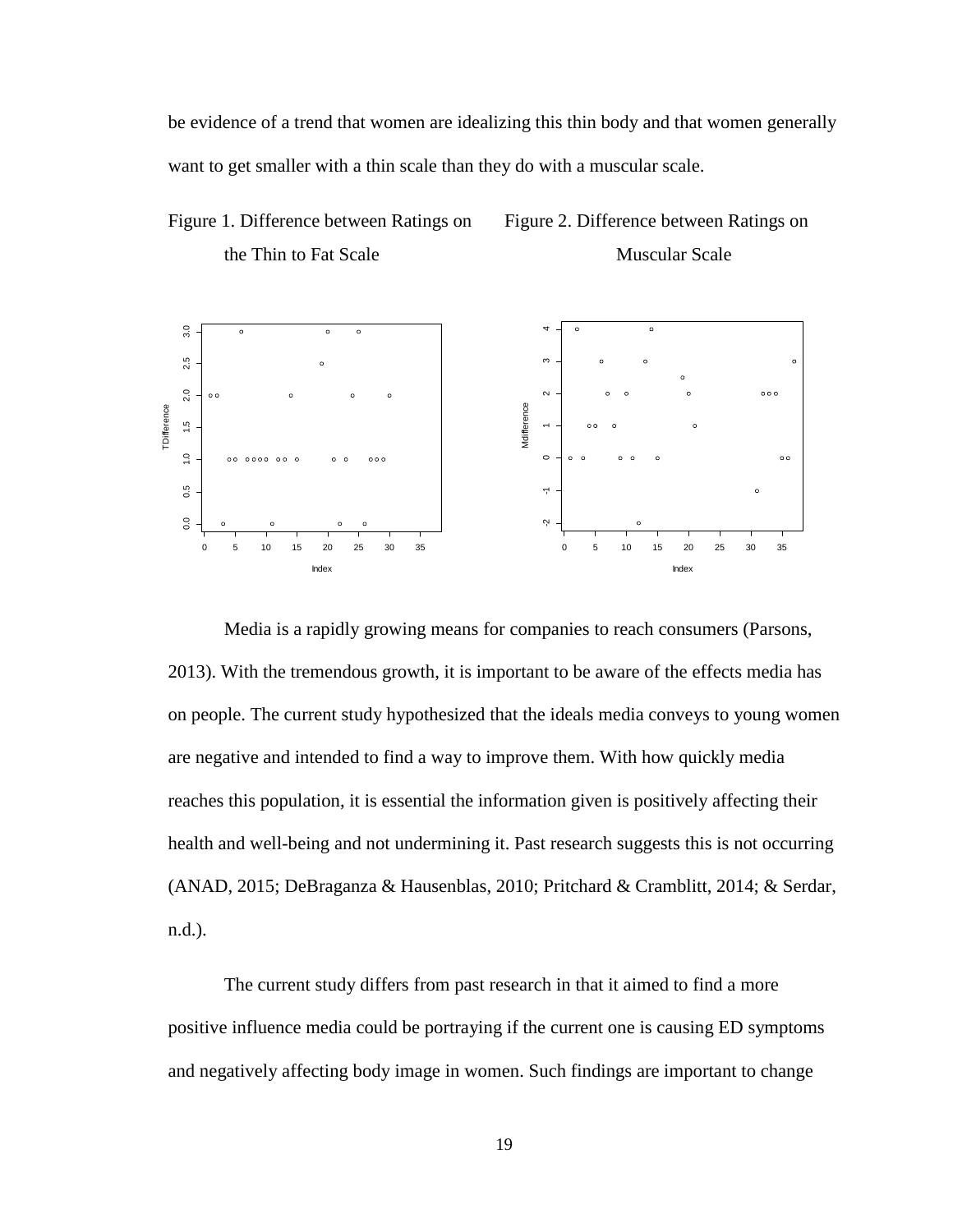the way women feel about themselves. If media's thin-ideal influence could be shown to lead to EDs and negative body image which may lead to other unhealthy actions in women, companies and advertisements portraying this influence may finally be stopped. Examples of these companies are weight loss companies selling diet supplements or advertising unhealthy ways to get thin fast (Women's Health Magazine, 2015 & Shape Magazine, 2015). Most of these ideas for ways to get thin that media conveys to young women are not only unhealthy but unattainable (Serdar, n.d.).

Women are influenced to believe they should look like models who are generally underweight (Pritchard and Cramblitt, 2014) and Pro-Anorexia, Pro-Bulimia, and Pro-Eating Disorder groups exist online that influence women to take unhealthy action to get that way (ANAD, 2015). In the end, most women do not reach the goal media influences them to strive for (Serdar, n.d.). One rarely sees advertisements with women who have a muscular body image; inclusion of such role models was hypothesized in this study to improve women's body image and decrease ED symptoms because it is a more attainable goal and a healthier way to lose weight if done correctly.

#### **Limitations**

Further research with a better return rate and a larger sample size would more than likely lead to support the hypotheses because when including data of the betweensubjects design, results were close to significance. With a larger sample size, results may be significant to conclude the muscular scale has a more positive effect on women's body image than a thin-fat scale and lowers ED symptoms. These results would be more consistent with previous literature in this area. In addition to the small sample size and few returns, there are other potential problems with data collection. Although the internal

20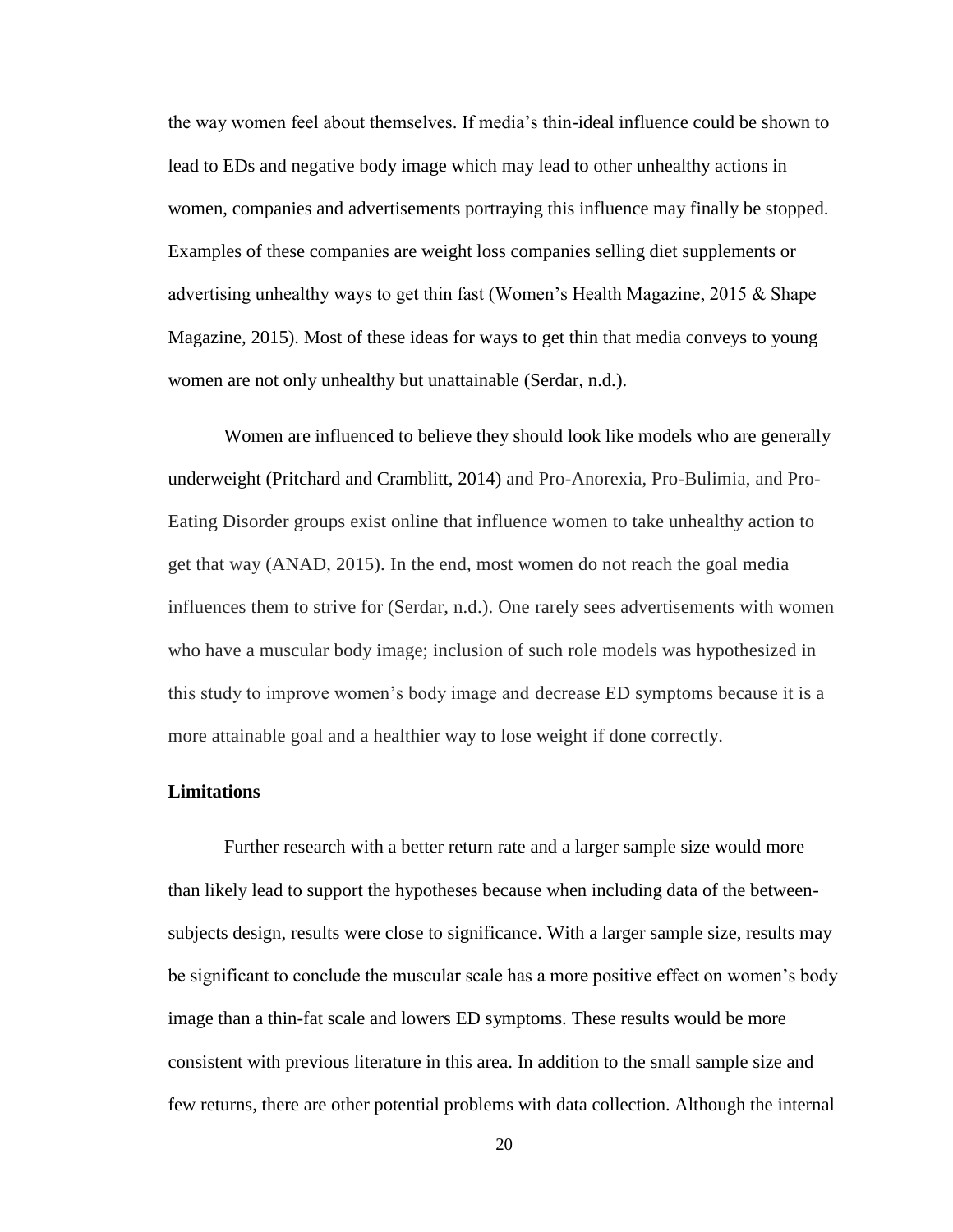validity for measures were appropriate, the validity between measures was not tested. The lack of statistical significance of a difference between woman's ratings on each scale may be due to the difference between the scales used for this study and not the hypotheses of the scales themselves.

Future research should test for a fair comparison between visual representation of the thin-fat and muscular scale. There is also a potential problem in representing what scores on the visual scales mean. We test for correlations and differences between scales, but we cannot be certain to conclude 0 is the "best" and 10 is the "worst" for each scale. It is possible that 0 on the thin-fat scale is too small and not commensurate with 0 on the muscular scale. To make this conclusion, we assume all women, regardless of what is healthy, want to be as small as they can be. Considering the background of this study, it is sufficient to assume not all women are aware of what is dangerously small and what actions are dangerous to take to get there. However, if these scales were not compatible, there should have been a difference in ratings, even if it was due to something other than its effect on body image.

#### **Conclusion**

The lack of statistically significant findings on measures that past research has already found to be true is a good sign that this sample is not a large enough sample,  $r(24) = -0.0279$ , p=.8922. Increasing sample size may help to make conclusions based on the muscular perspective. With a larger, more representative sample, it is expected that findings would build upon previous research on the positive correlation between media's thin to fat influence and discover a new perspective that could decrease ED symptoms and increase positive body image in women. In conclusion, the results of this study did

21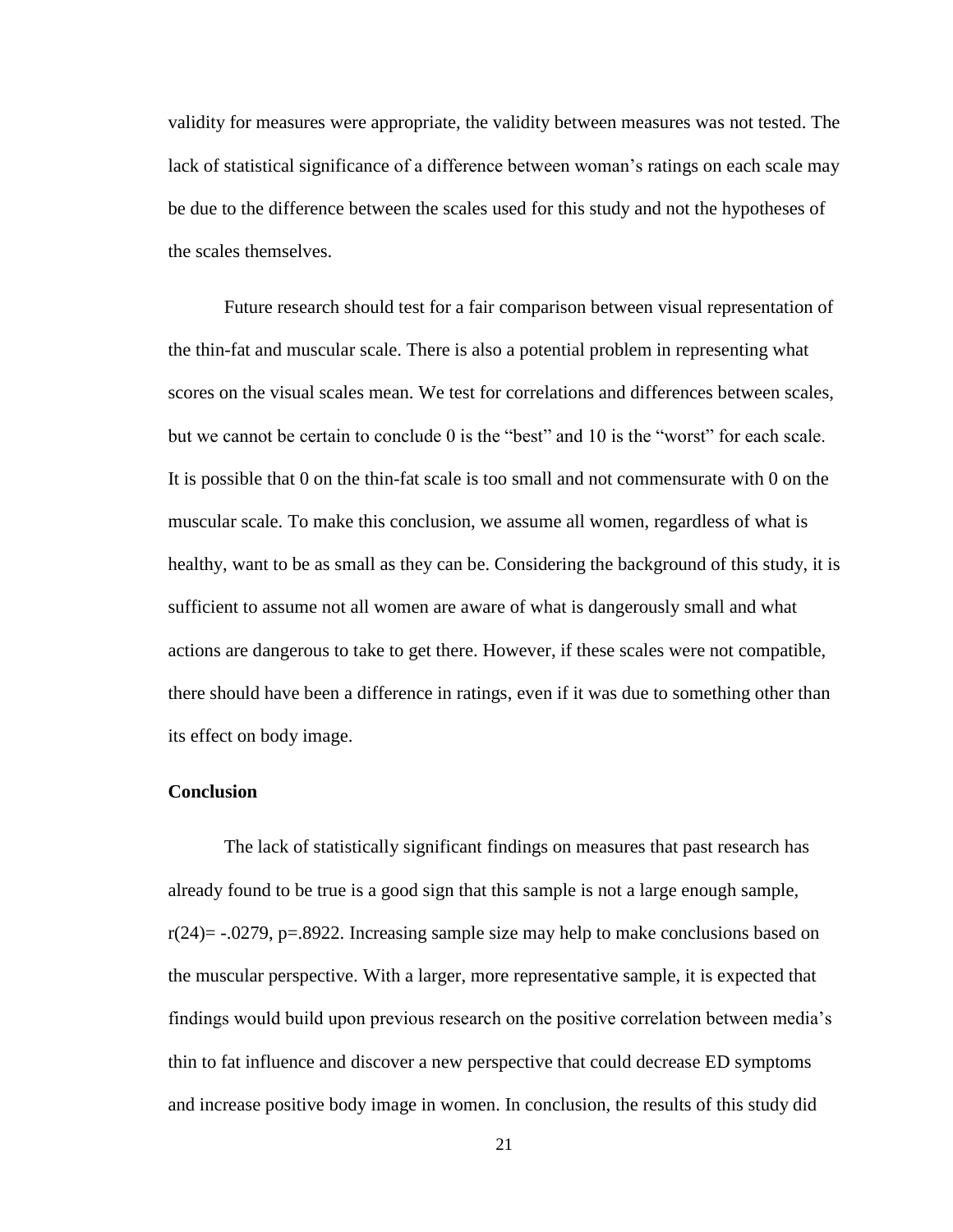not provide evidence for the media's thin ideal influence increasing risk for an ED or negatively affecting body image more than a muscular influence.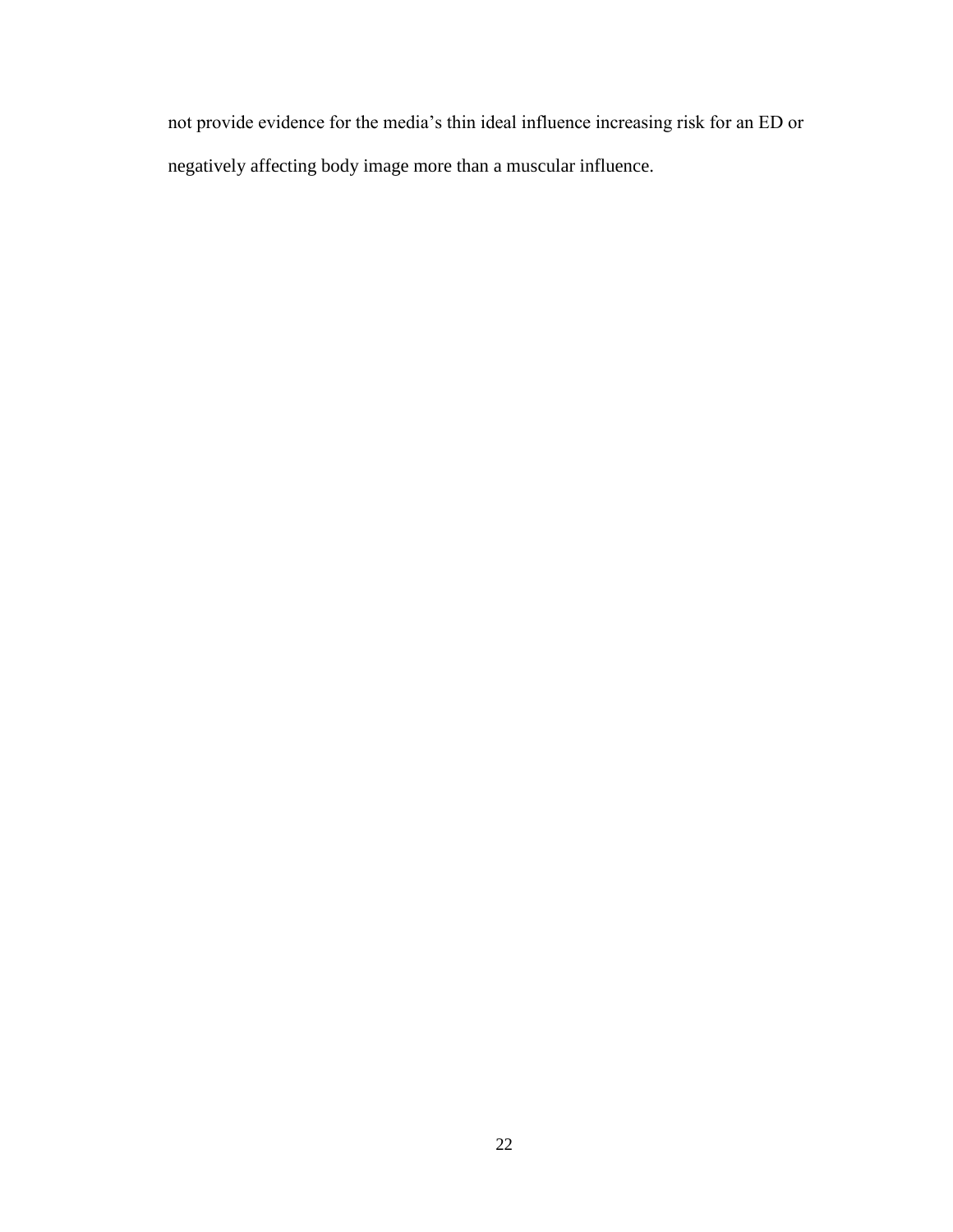#### REFERENCES

- Ambwani, S., & Chmielewski, J.F. (2012). Weighing the evidence: Social desirability, eating disorder symptomatology, and accuracy of self-reported body weight among men and women. *Sex Roles, 68*, 474-483.
- American Psychological Association. (2015). *Eating disorders*. Retrieved from http://www.apa.org/topics/eating/.
- Cieply, M. (2009, April 18). What's the skinny on the heftier stars?. *The New York Times,* p. C1. Retrieved from

[http://www.nytimes.com/2009/04/18/movies/18bulk.html?\\_r=4&ref=arts&.](http://www.nytimes.com/2009/04/18/movies/18bulk.html?_r=4&ref=arts&)

DeBraganza, N. & Hausenblas, H.A. (2010). Media exposure of the ideal physique on women's body dissatisfaction and mood: The moderating effects of ethnicity. *Journal of Black Studies, 40*, 700-716. Retrieved from [http://jbs.sagepub.com.libsrv.wku.edu/content/40/4/700.full.pdf+html.](http://jbs.sagepub.com.libsrv.wku.edu/content/40/4/700.full.pdf+html)

Garner, D. M., Olmsed, M. P., Bohr, Y., & Garfinkel, P. E. (1982). The Eating Attitudes Test: Psychometric features and clinical correlates. *Psychological Medicine, 12*, 871-878.

*Glamour.* (2015, August). Cover.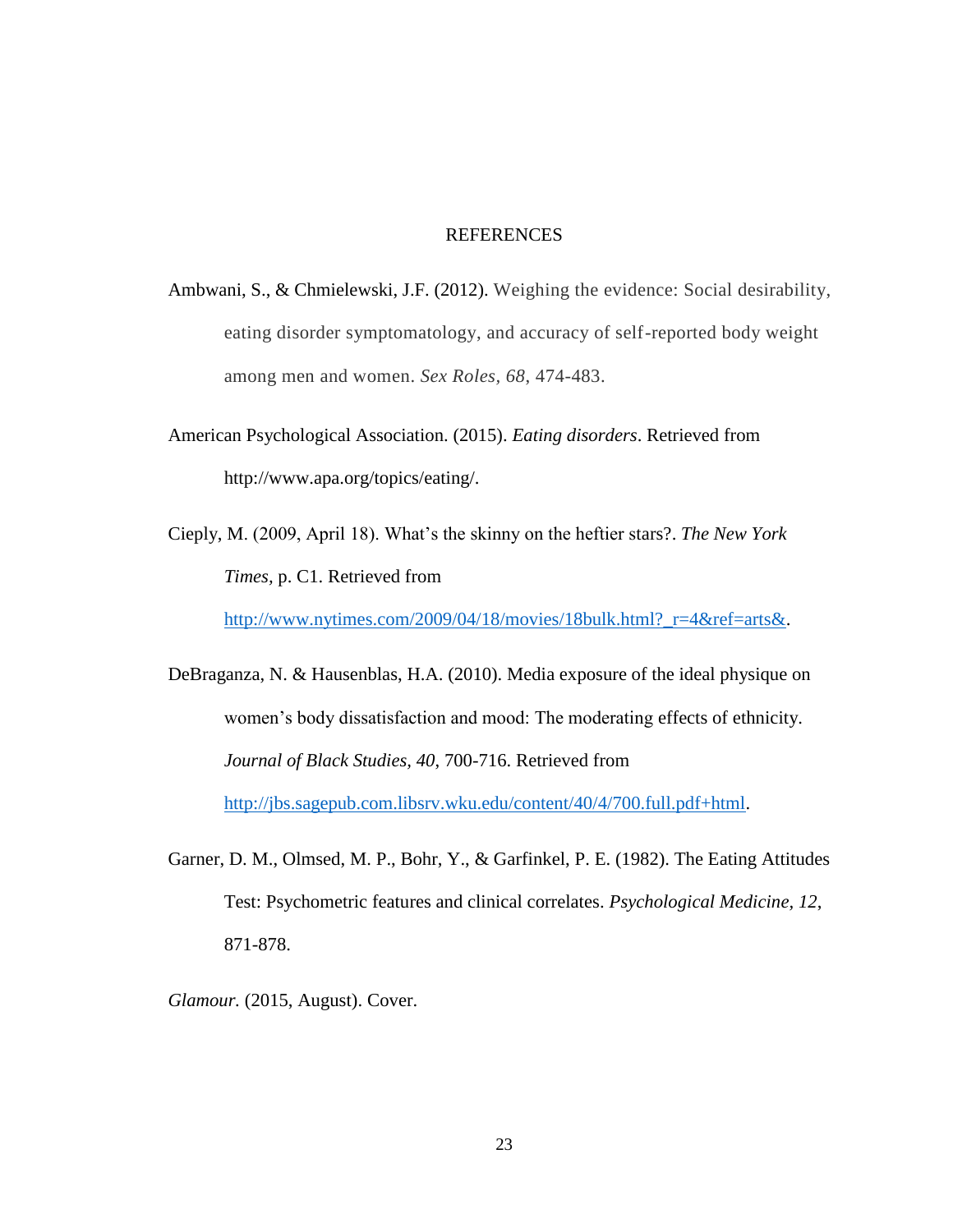- Grieve, F. G. (2007). A conceptual model of factors contributing to the development of muscle dysmorphia. *Eating Disorders, 15*, 63-80.
- Grieve, F. G., & Bonneau-Kaya, C. M. (2007). Weight loss and muscle building content in popular magazines oriented toward women and men. *North American Journal of Psychology, 9,* 97-102.
- Grieve, F. G., Wann, D., Henson, C. T., & Ford, P. (2006). Healthy and unhealthy weight management practices in collegiate men and women. *Journal of Sport Behavior, 29*, 229-242.
- Lewis, T. (2013, August). *BMI not a good measure of healthy body weight, researchers argue*. Retrieved from [www.livescience.com/39097-bmi-not-accurate-health](http://www.livescience.com/39097-bmi-not-accurate-health-measure.html)[measure.html](http://www.livescience.com/39097-bmi-not-accurate-health-measure.html)
- *Men's Health.* (2015, August). Cover.
- National Association of Anorexia Nervosa and Associated Disorders, Inc. (2015). *Eating disorders and the internet*. Retrieved from [http://www.anad.org/get](http://www.anad.org/get-information/eating-disorders-and-the-internet/)[information/eating-disorders-and-the-internet/.](http://www.anad.org/get-information/eating-disorders-and-the-internet/)
- National Association of Anorexia Nervosa and Associated Disorders, Inc. (2015). *Eating disorder statistics*. Retrieved from [http://www.anad.org/get-information/about](http://www.anad.org/get-information/about-eating-disorders/eating-disorders-statistics/)[eating-disorders/eating-disorders-statistics/.](http://www.anad.org/get-information/about-eating-disorders/eating-disorders-statistics/)
- Olivardia, Roberto. (2001). "Mirror, mirror on the wall, who's the largest of them all?" The features and phenomenology of muscular dysmorphia. *Harvard rev iew of Psychiatry, 9*, 254-59.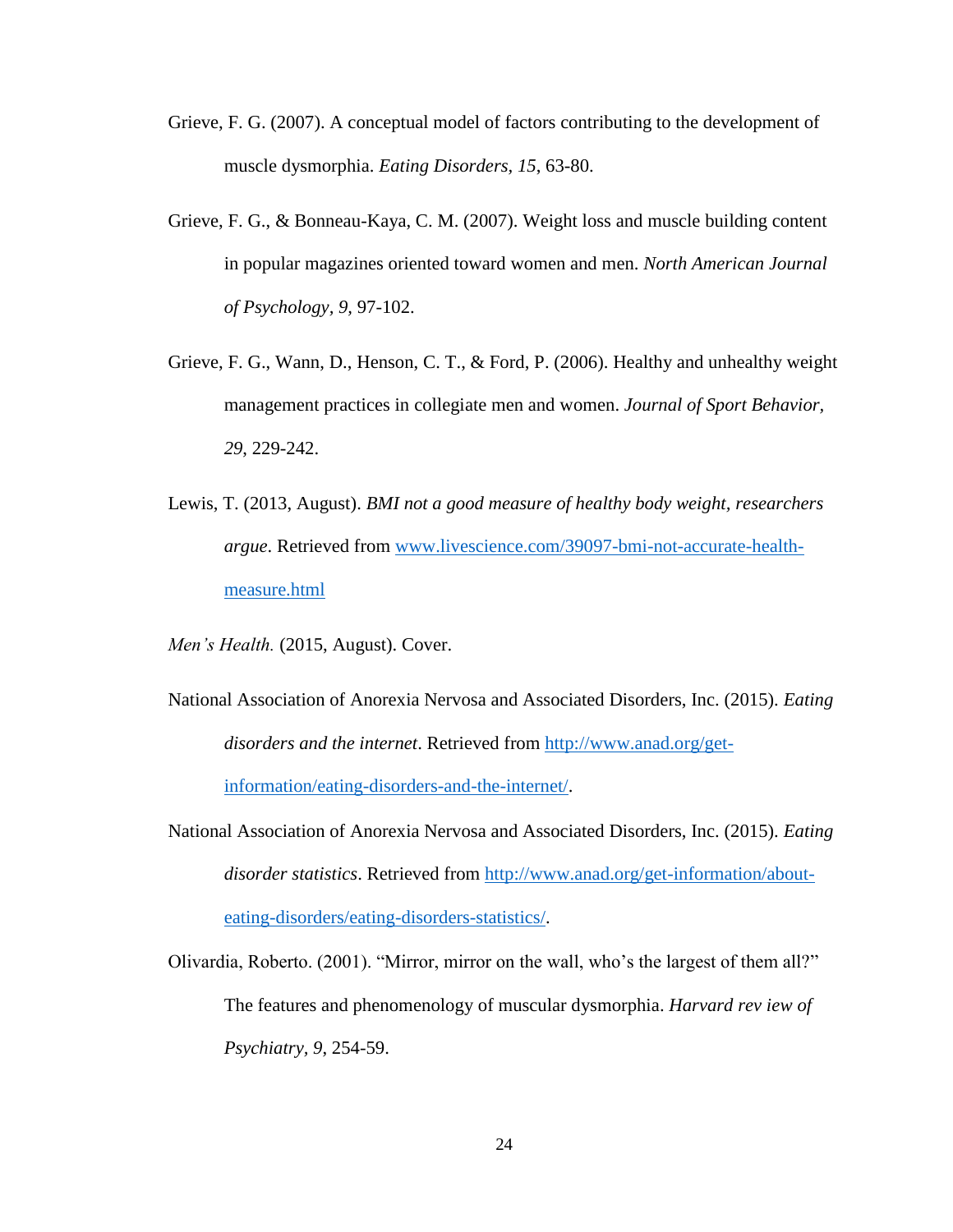- Parsons, A. (2013). Using social media to reach consumers: A content analysis of official Facebook pages. *Academy of Marketing Studies Journal, 17*, 27(10).
- Peters, M. A., & Phelps, L. (2001). Body image dissatisfaction and distortion, steroid use, and sex differences in college age body builders. *Psychology in the Schools, 38*, 283-289.
- Pritchard, M. & Cramblitt, B. (2014). Media influence on drive for thinness and drive for muscularity. *Sex Roles, 71*, 208-218. [http://www.academia.edu/9583451/Media\\_Influence\\_on\\_Drive\\_for\\_Thinness\\_an](http://www.academia.edu/9583451/Media_Influence_on_Drive_for_Thinness_and_Drive_for_Muscularity) [d\\_Drive\\_for\\_Muscularity.](http://www.academia.edu/9583451/Media_Influence_on_Drive_for_Thinness_and_Drive_for_Muscularity)
- Reuters. (2015, April 3). Anorexia crackdown: France bans fashion models who are too thin. NBC News. Retrieved from [http://www.nbcnews.com/news/world/anorexia](http://www.nbcnews.com/news/world/anorexia-crackdown-france-bans-fashion-models-who-are-too-thin-n335091)[crackdown-france-bans-fashion-models-who-are-too-thin-n335091.](http://www.nbcnews.com/news/world/anorexia-crackdown-france-bans-fashion-models-who-are-too-thin-n335091)
- Serdar, K.L. (n.d.). Female body image and the mass media: Perspectives on how women internalize the ideal beauty standard. *The Myriad: Westminister Online Journal*. Retrieved from

[http://www.westminstercollege.edu/myriad/index.cfm?parent=...&detail=4475&c](http://www.westminstercollege.edu/myriad/index.cfm?parent=...&detail=4475&content=4795) [ontent=4795.](http://www.westminstercollege.edu/myriad/index.cfm?parent=...&detail=4475&content=4795)

*Shape.* (2015, August). Cover.

*Women's Health.* (2015, August). Cover.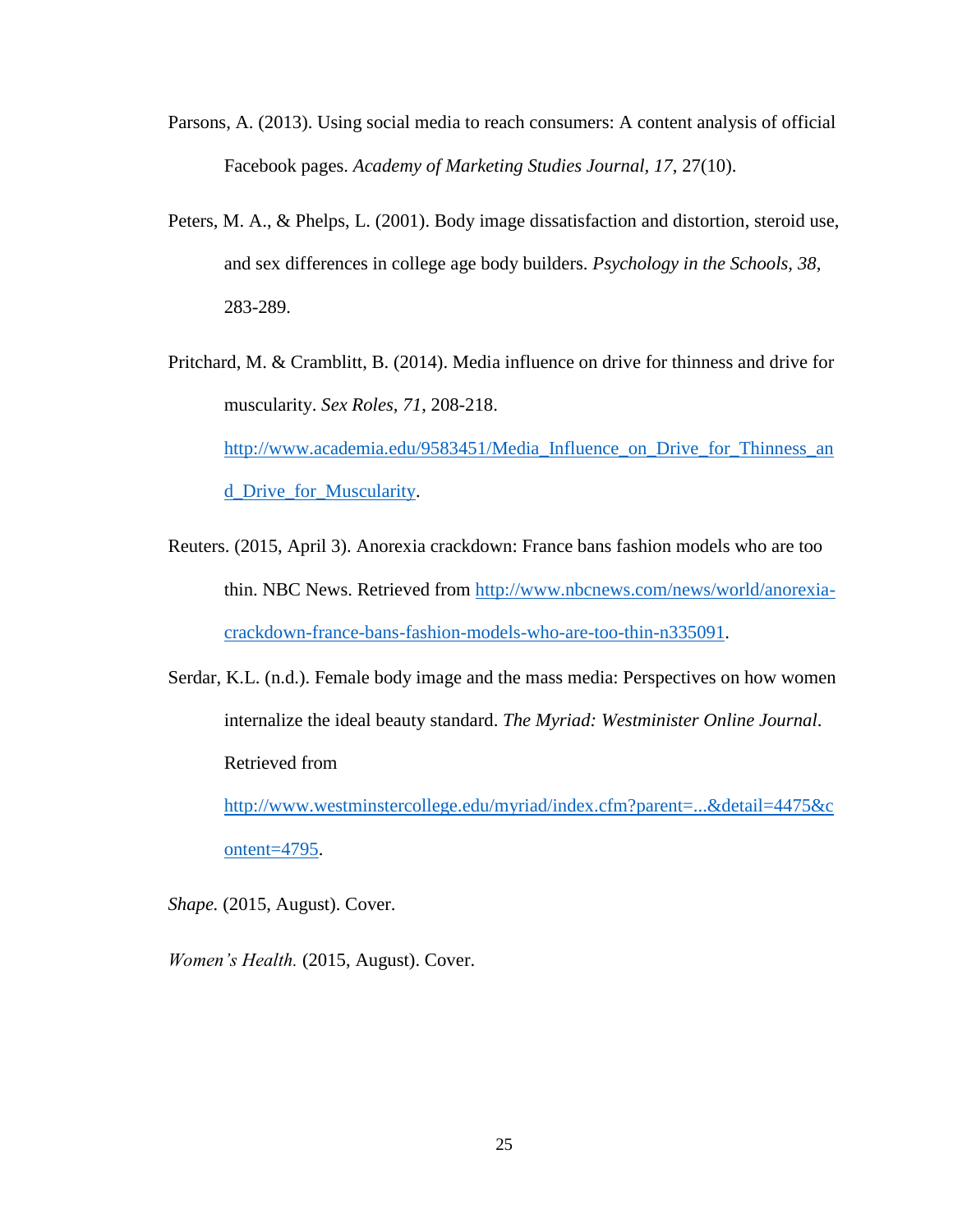## Appendix A

### **Demographics Survey**

### PLEASE CIRCLE OR FILL IN THE APPROPRIATE INFORMATION.

*GENERAL INFORMATION*

- 1. AGE: \_\_\_\_
- 2. GENDER: MALE

FEMALE

#### 3. ETHNICITY: WHITE/NON-HISPANIC

AFRICAN AMERICAN

HISPANIC

ASIAN

MIDDLE EASTERN/WEST ASIAN

NATIVE AMERICAN

PACIFIC ISLANDER

BIRACIAL/MULTIRACIAL

OTHER

4. EDUCATIONAL LEVEL: FRESHMAN

SOPHOMORE

JUNIOR

SENIOR

GRADUATE

5. Height

6. Weight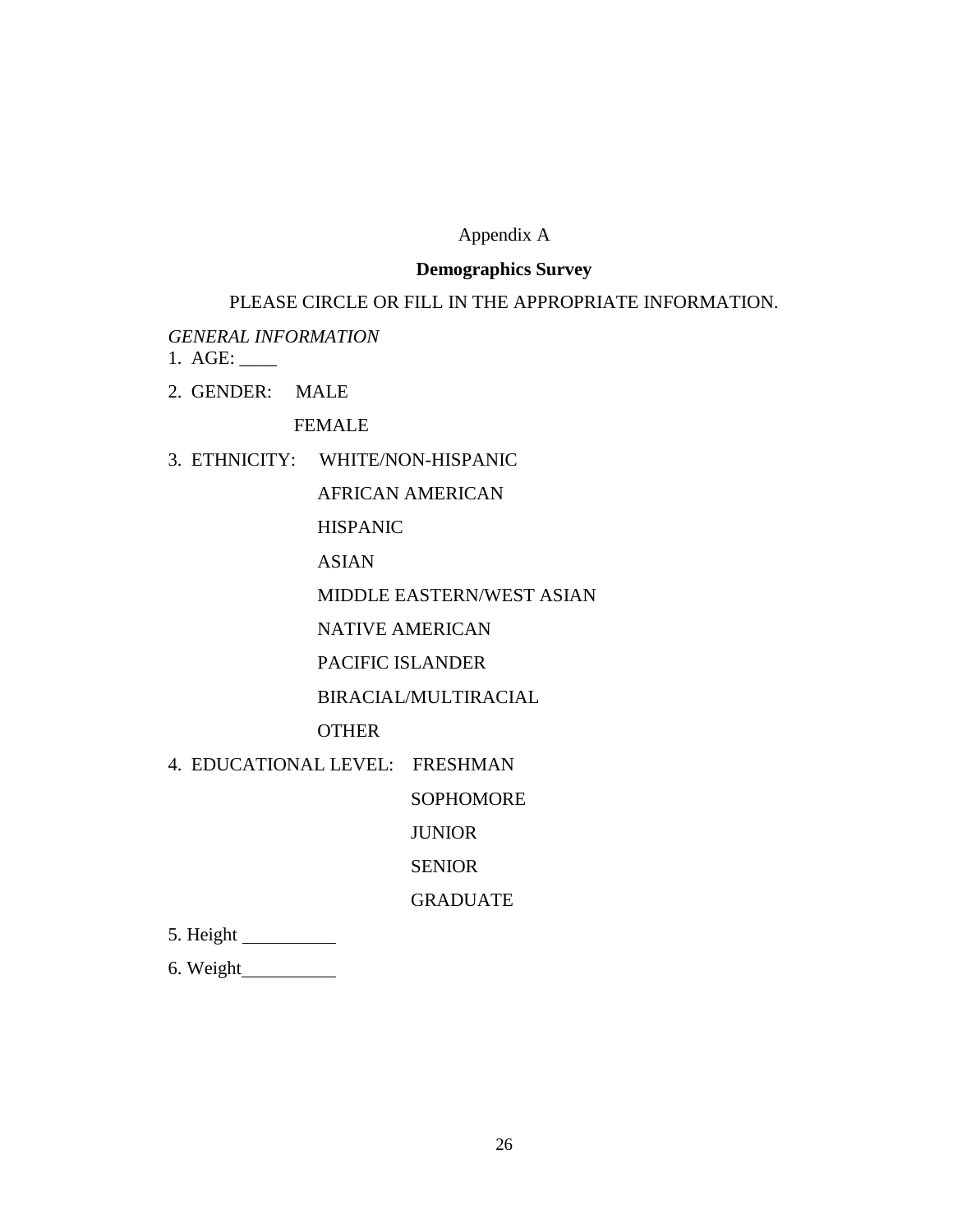#### PLEASE CIRCLE THE RESPONSE THAT YOU FEEL BEST RELATES TO YOU.

1. I have trouble finding clothes that fit me when shopping at the mall.

Strongly Disagree Somewhat disagree Neutral Somewhat agree Agree Strongly Disagree Agree

2. My body size stands out from my friends' in pictures.

Strongly Disagree Somewhat disagree Neutral Somewhat agree Agree Strongly Disagree Agree

3. I am made fun of for my weight.

Strongly Disagree Somewhat disagree Neutral Somewhat agree Agree Strongly Disagree Agree

4. I am larger than most of my friends.

Strongly Disagree Somewhat disagree Neutral Somewhat agree Agree Strongly Disagree Agree

5. I am tired after walking up stairs.

Strongly Disagree Somewhat disagree Neutral Somewhat agree Agree Strongly Disagree Agree

6. I am comfortable in a bathing suit.

Strongly Disagree Somewhat disagree Neutral Somewhat agree Agree Strongly Disagree Agree

7. I consider myself overweight.

Strongly Disagree Somewhat disagree Neutral Somewhat agree Agree Strongly Disagree Agree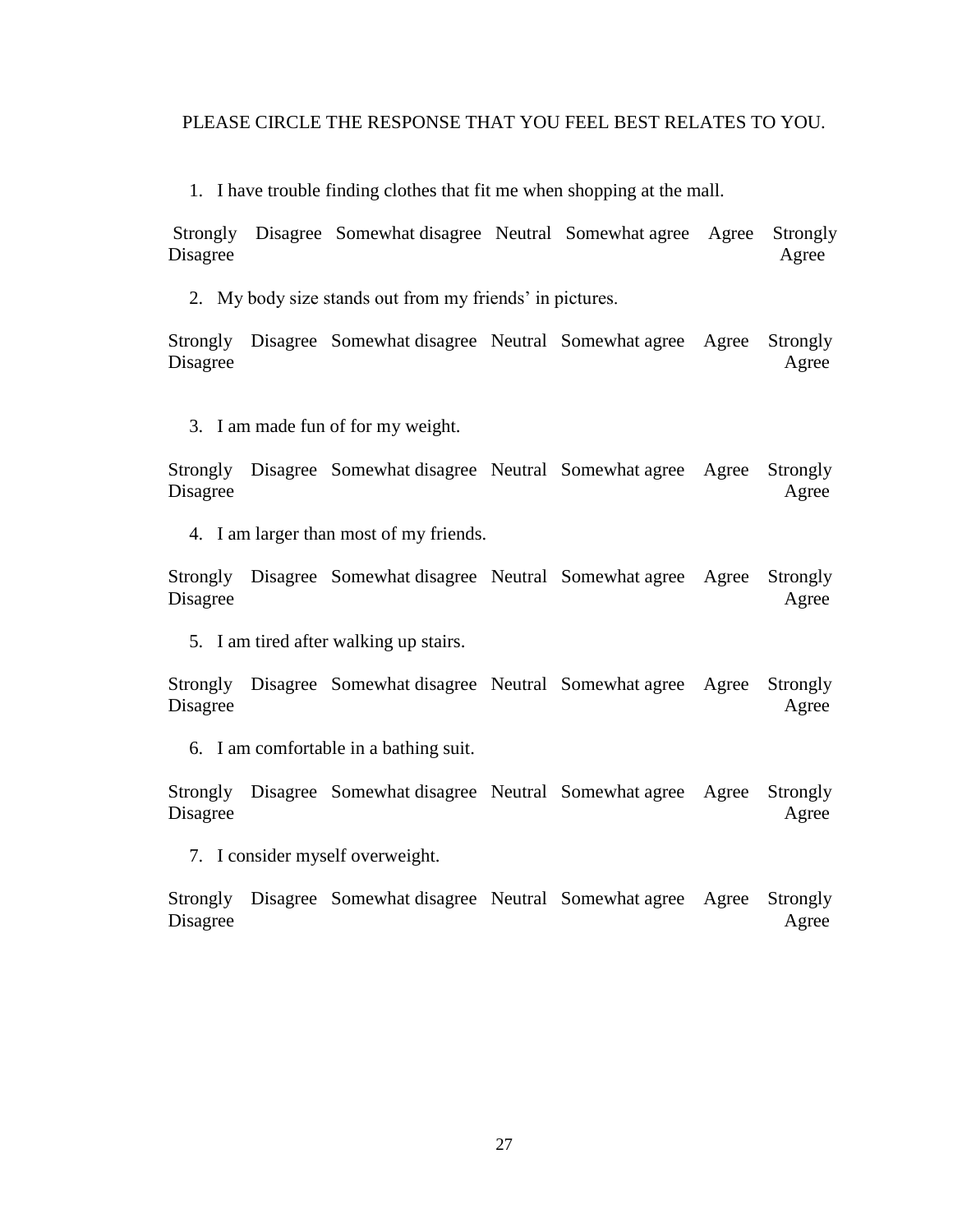#### Appendix B

#### BODY MEASURING SCALE

#### PLEASE CIRCLE THE RESPONSE THAT YOU FEEL BEST RELATES TO YOU.

1. Exercise 2-3 times a week is important to me.

Strongly Disagree Somewhat disagree Neutral Somewhat agree Agree Strongly Disagree Agree

2. Toning my body is important to me.

Strongly Disagree Somewhat disagree Neutral Somewhat agree Agree Strongly Disagree Agree

3. I *do not* feel abs are an important feature to the body.

Strongly Disagree Somewhat disagree Neutral Somewhat agree Agree Strongly Disagree Agree

4. I admire people who are strong.

Strongly Disagree Somewhat disagree Neutral Somewhat agree Agree Strongly Disagree Agree

5. I would rather lift weights than eat healthy to lose weight.

Strongly Disagree Somewhat disagree Neutral Somewhat agree Agree Strongly Disagree Agree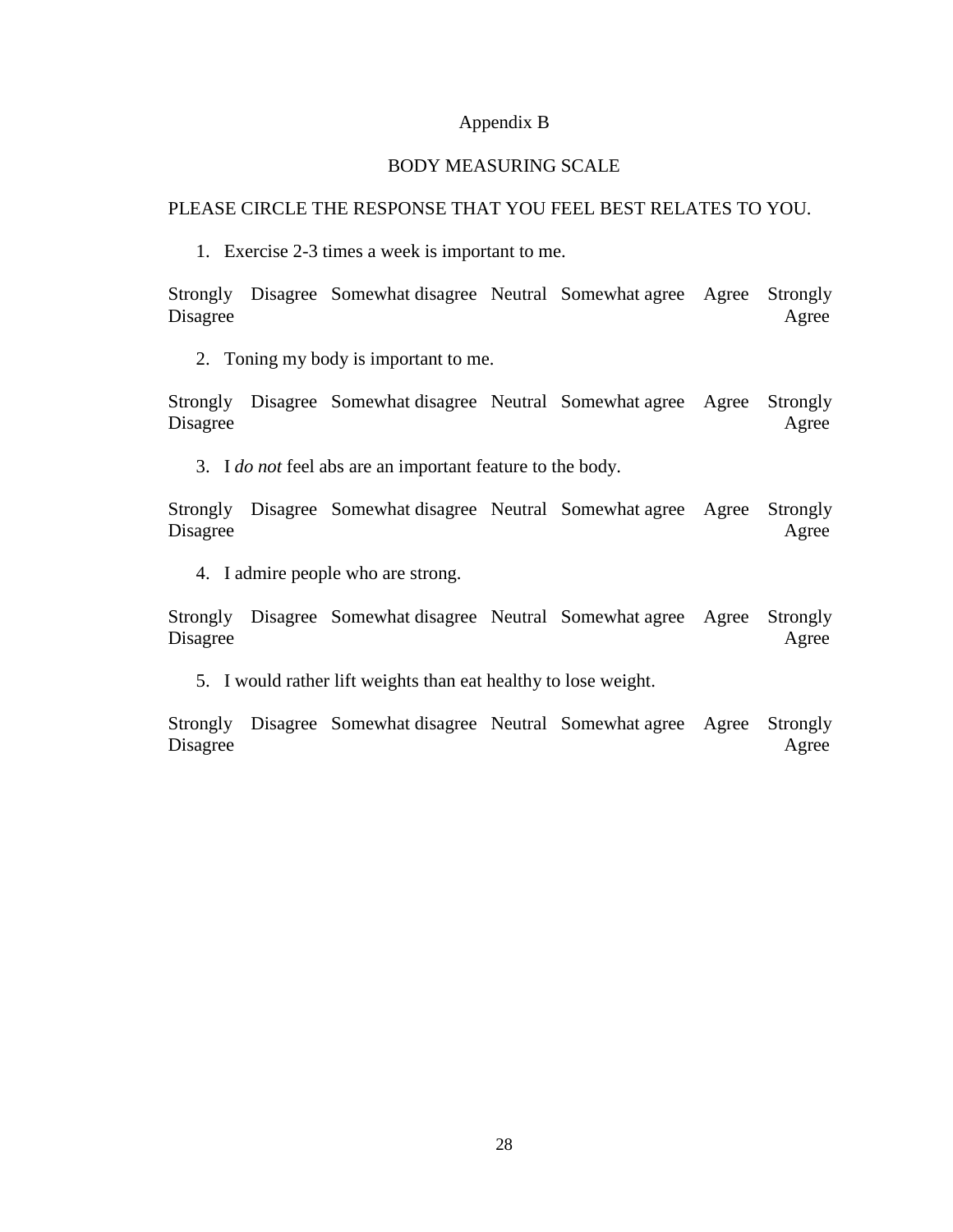#### Appendix C

#### BODY MEASURING SCALE

#### PLEASE CIRCLE THE RESPONSE THAT YOU FEEL BEST RELATES TO YOU.

1. It is *not* important to me to be the smallest size in clothes that I can be.

Strongly Disagree Somewhat disagree Neutral Somewhat agree Agree Strongly Disagree Agree

2. Losing weight is the only reason I would work out.

Strongly Disagree Somewhat disagree Neutral Somewhat agree Agree Strongly Disagree Agree

3. I *do not* care about the measurement of my waist.

Strongly Disagree Somewhat disagree Neutral Somewhat agree Agree Strongly Disagree Agree

4. I am jealous of models' bodies.

Strongly Disagree Somewhat disagree Neutral Somewhat agree Agree Strongly Disagree Agree

5. I would not be insulted if people thought I was shaped like a twig.

Strongly Disagree Somewhat disagree Neutral Somewhat agree Agree Strongly Disagree Agree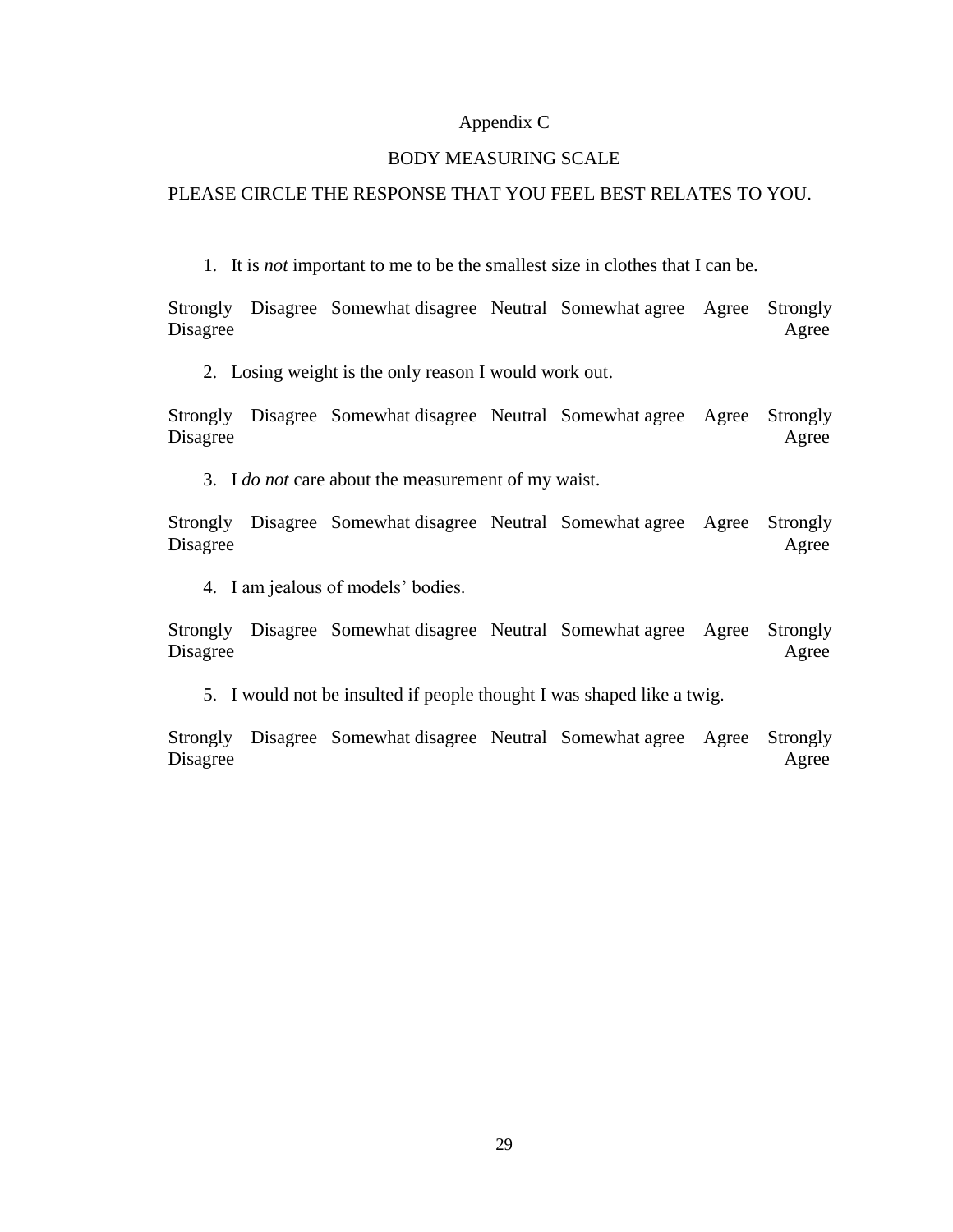# Appendix D

# Muscular Figure Ratings (Peters & Phelps, 2001)

Instructions: Please choose one body which looks the most like you to respond to each question on the perception scale below.

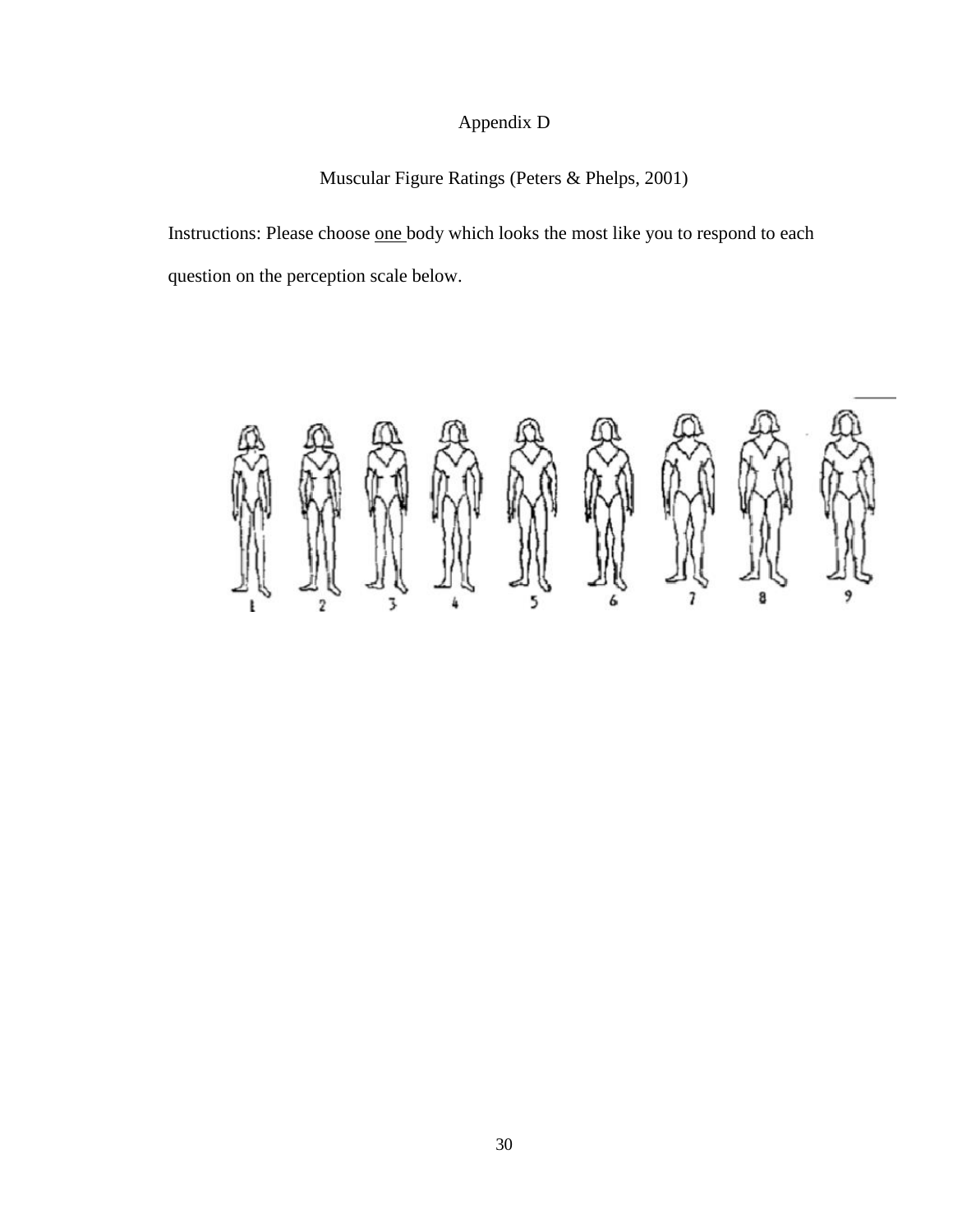# Appendix E

# Figures Rating Scale (Bhuyian et al., 2003)

Instructions: Please choose one body which looks the most like you to respond to each question on the perception scale below.

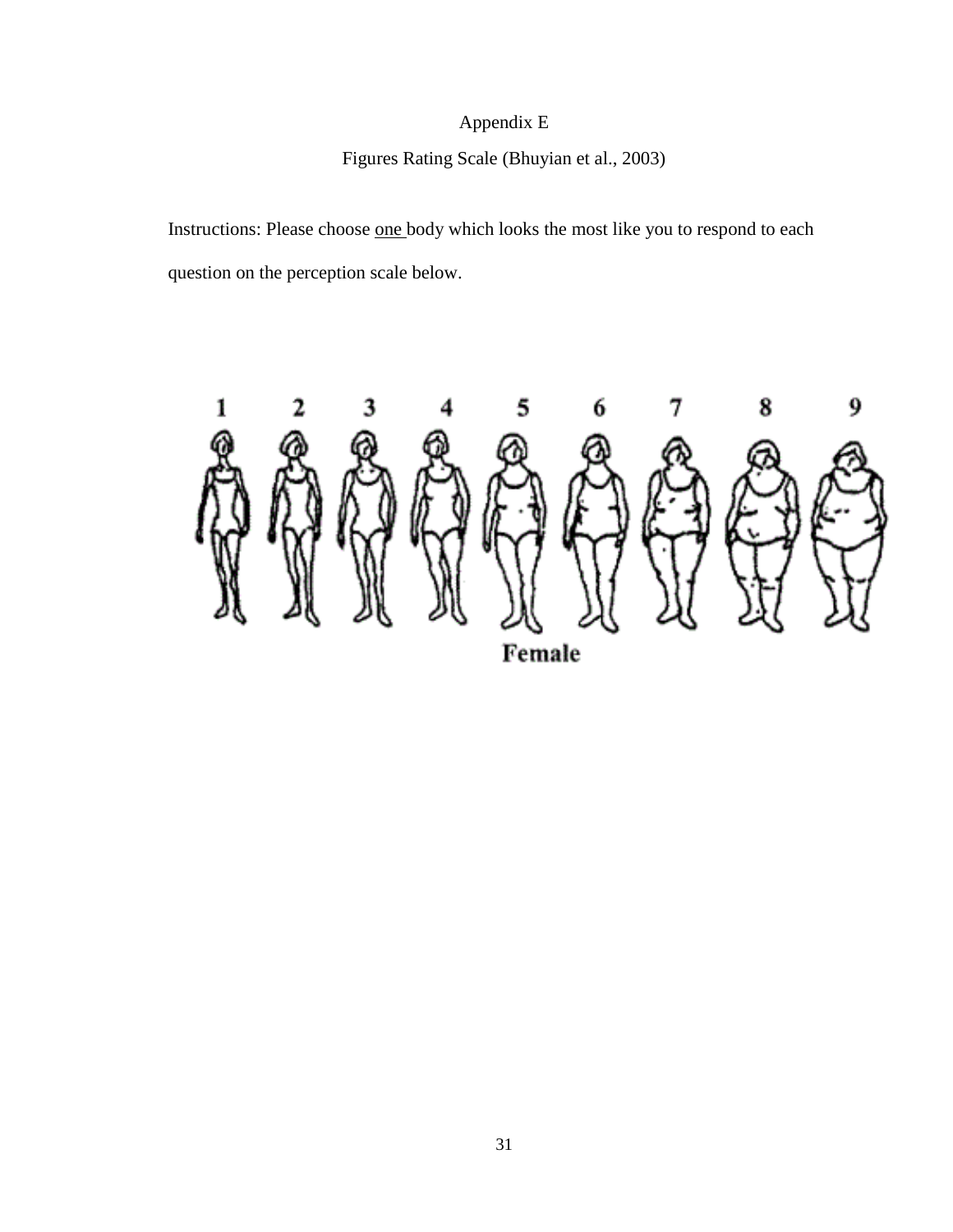### Appendix F

### Perception Scale

Please indicate a value 1-9 that you feel best resembles your body shape.

If you do not fall on this scale, 0 can also be indicated for a body shape to the left of the scale or 10 for a body shape to the right.

Please indicate a value 1-9 that you would prefer your body's shape to resemble.

If you feel you resemble the same body shape as you would like to have, please record the same number for both questions.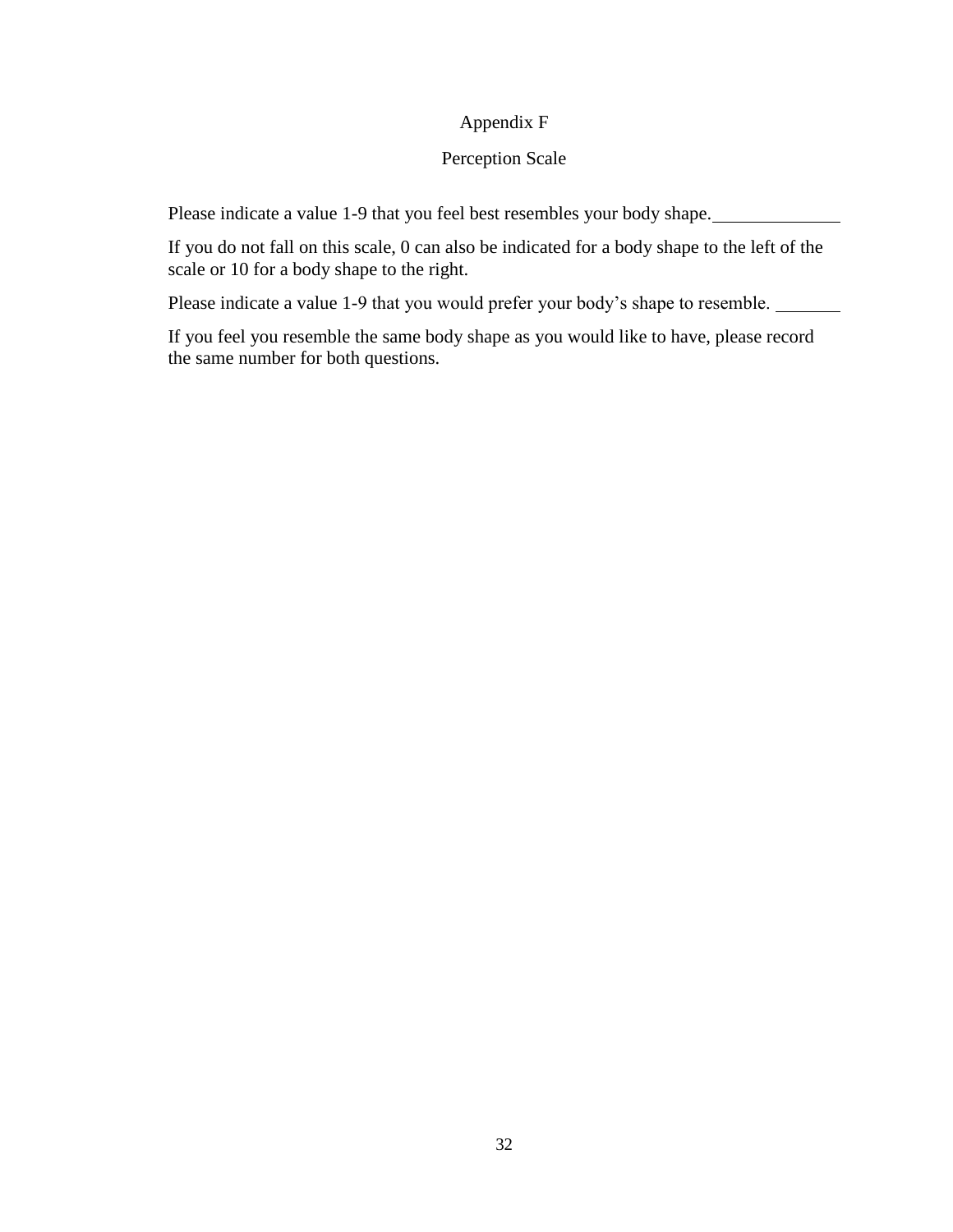# Appendix G

### EAT-26 (Garner et al., 1982)

| Please choose one response by marking a check to the right for each of the following statements:             |
|--------------------------------------------------------------------------------------------------------------|
| Always Usually Often Sometimes Rarely Never Score                                                            |
| 1. Am terrified about being overweight. $\frac{1}{2}$ = $\frac{1}{2}$ = $\frac{1}{2}$                        |
| 2. Avoid eating when I am hungry. $\frac{1}{2}$ = $\frac{1}{2}$ = $\frac{1}{2}$                              |
| 3. Find myself preoccupied with food. $\frac{1}{2}$ $\frac{1}{2}$ $\frac{1}{2}$                              |
| 4. Have gone on eating binges where I feel that I may not be able to stop. $\frac{1}{2}$                     |
| 5. Cut my food into small pieces. $\frac{1}{2}$ = $\frac{1}{2}$ = $\frac{1}{2}$                              |
| 6. Aware of the calorie content of foods that I eat. $\frac{1}{2}$                                           |
| 7. Particularly avoid food with a high carbohydrate content (i.e. bread, rice, potatoes, etc.) $\frac{1}{2}$ |
|                                                                                                              |
| 8. Feel that others would prefer if I ate more. $\frac{1}{1}$ = $\frac{1}{1}$ = $\frac{1}{1}$                |
| 9. Vomit after I have eaten. $\frac{1}{2}$ = $\frac{1}{2}$ = $\frac{1}{2}$                                   |
| 10. Feel extremely guilty after eating. $\frac{1}{2}$ = $\frac{1}{2}$ = $\frac{1}{2}$                        |
| 11. Am preoccupied with a desire to be thinner. $\frac{1}{1}$                                                |
| 12. Think about burning up calories when I exercise. $\frac{1}{1}$                                           |
| 13. Other people think that I am too thin. $\frac{1}{2}$                                                     |
| 14. Am preoccupied with the thought of having fat on my body. $\frac{1}{2}$                                  |
| 15. Take longer than others to eat my meals. $\frac{1}{2}$                                                   |
| 16. Avoid foods with sugar in them. $\frac{1}{2}$                                                            |
| 17. Eat diet foods. $-\frac{1}{2}$                                                                           |
| 18. Feel that food controls my life. $\frac{1}{2}$                                                           |
| 19. Display self-control around food. $\frac{1}{2}$                                                          |
| 20. Feel that others pressure me to eat. $\frac{1}{1}$                                                       |
| 21. Give too much time and thought to food. $\frac{1}{2}$                                                    |
| 22. Feel uncomfortable after eating sweets. $\frac{1}{2}$                                                    |
| 23. Engage in dieting behavior. $\frac{1}{2}$ = $\frac{1}{2}$ = $\frac{1}{2}$                                |
| 24. Like my stomach to be empty. $\frac{1}{2}$ = $\frac{1}{2}$ = $\frac{1}{2}$                               |